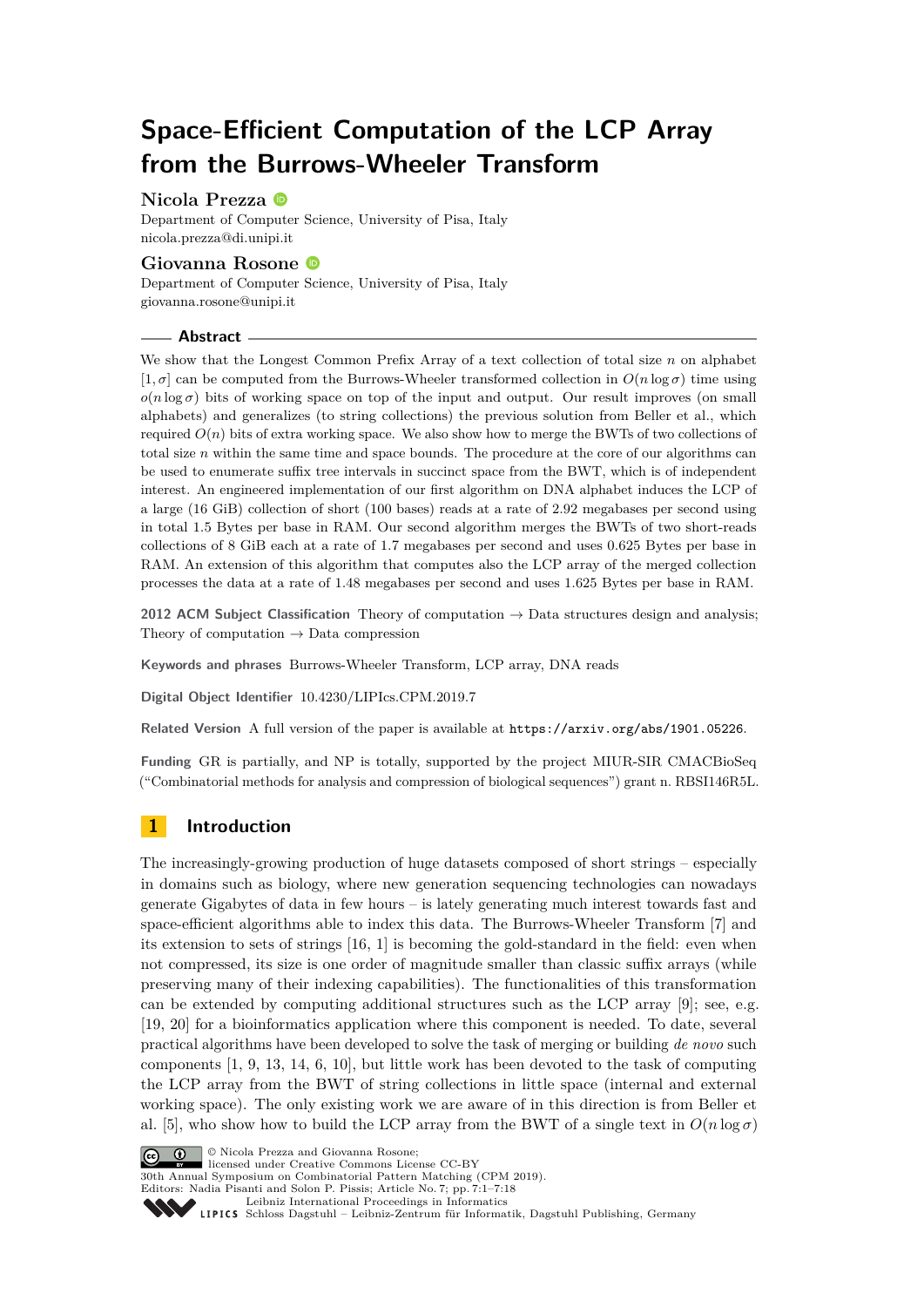#### **7:2 Inducing the LCP from the BWT**

time and  $O(n)$  bits of working space on top of the input and output. Other works [\[17,](#page-12-10) [2\]](#page-12-11) show how to build the LCP array directly from the text in  $O(n)$  time and  $O(n \log \sigma)$  bits of space (compact). In this paper, we combine Beller et al.'s algorithm with a recent suffix-tree enumeration procedure of Belazzougui [\[2\]](#page-12-11) and reduce this working space to  $o(n \log \sigma)$  while also generalizing the algorithm to string collections. As a by-product, we show an algorithm able to merge the BWTs of two string collections using just  $o(n \log \sigma)$  bits of working space. An efficient implementation of our algorithms on DNA alphabet uses (in RAM) as few as *n* bits on top of a packed representation of the input/output, and can process data as fast as 2*.*92 megabases per second.

## <span id="page-1-0"></span>**2 Basic Concepts**

Let  $\Sigma = \{c_1, c_2, \ldots, c_{\sigma}\}\$ be a finite ordered alphabet of size  $\sigma$  with  $c_1 < c_2 < \ldots < c_{\sigma}$ , where  $\lt$  denotes the standard lexicographic order. Given a text  $T = t_1 t_2 \cdots t_n \in \Sigma^*$  we denote by |*T*| its length *n*. We use  $\epsilon$  to denote the empty string. A *factor* (or *substring*) of *T* is written as  $T[i, j] = t_i \cdots t_j$  with  $1 \leq i \leq j \leq n$ . A *right-maximal* substring *W* of *T* is a string for which there exist at least two distinct characters *a, b* such that *W a* and *W b* occur in *T*.

Let  $C = \{T_1, \ldots, T_m\}$  a string collection of total length *n*, where each  $T_i$  is terminated by a character  $#$  (the terminator) lexicographically smaller than all other alphabet's characters. In particular, a collection is an ordered multiset, and we denote  $\mathcal{C}[i] = T_i$ .

The *generalized suffix array*  $GSA[1..n]$  (see [\[21,](#page-13-1) [9,](#page-12-3) [15\]](#page-12-12)) of C is an array of pairs  $GSA[i]$  $\langle i, k \rangle$  such that  $\mathcal{C}[i][k]$ . is the *i*-th lexicographically smallest suffix of strings in C, where we break ties by input position (i.e. *j* in the notation above). We denote by range(W) =  $\langle \text{left(W)}, \text{right(W)} \rangle$  the maximal pair  $\langle L, R \rangle$  such that all suffixes in *GSA*[*L, R*] are prefixed by *W*. Note that the number of suffixes lexicographically smaller than *W* in the collection is *L* − 1. We extend this definition also to cases where *W* is not present in the collection: in this case, the (empty) range is  $\langle L, L-1 \rangle$  and we still require that  $L-1$  is the number of suffixes lexicographically smaller than *W* in the collection.

The *extended Burrows-Wheeler Transform*  $BWT[1..n]$  *[\[16,](#page-12-1) [1\]](#page-12-2) of C is the character array* defined as  $BWT[i] = C[j][k-1 \mod |C[j]]$ , where  $\langle j, k \rangle = GSA[i]$ .

The *longest common prefix* (LCP) array of a collection C of strings (see [\[9,](#page-12-3) [15,](#page-12-12) [10\]](#page-12-8)) is an array storing the length of the longest common prefixes between two consecutive suffixes of C in lexicographic order (with  $LCP[1] = 0$ ).

Given two collections  $C_1$ ,  $C_2$  of total length *n*, the Document Array of their union is the binary array  $DA[1..n]$  such that  $DA[i] = 0$  if and only if the *i*-th smallest suffix comes from  $C_1$ . When merging suffixes of the two collections, ties are broken by collection number (i.e. suffixes of  $C_1$  are smaller than suffixes of  $C_2$  in case of ties).

The *C*-array of a string (or collection) *S* is an array  $C[1..\sigma]$  such that  $C[i]$  contains the number of characters lexicographically smaller than *i* in *S*, plus one (*S* will be clear from the context). Alternatively,  $C[c]$  is the starting position of suffixes starting with c in the suffix array of the string. When *S* (or any of its permutations) is represented with a balanced wavelet tree, then we do not need to store explicitly *C*, and  $C[c]$  can be computed in  $O(\log \sigma)$ time with no space overhead on top of the wavelet tree [\[18\]](#page-12-13).  $S.rank_c(i)$  is the number of characters equal to *c* in  $S[1, i-1]$ .

Function getIntervals(L, R, BWT), where  $BWT$  is the extended Burrows-Wheeler transform of a string collection and  $\langle L, R \rangle$  is the suffix array interval of some string *W* appearing in the collection, returns all suffix array intervals of strings  $cW$ , with  $c \neq \#$ , that occur in the collection. When *BW T* is represented with a balanced wavelet tree, we can implement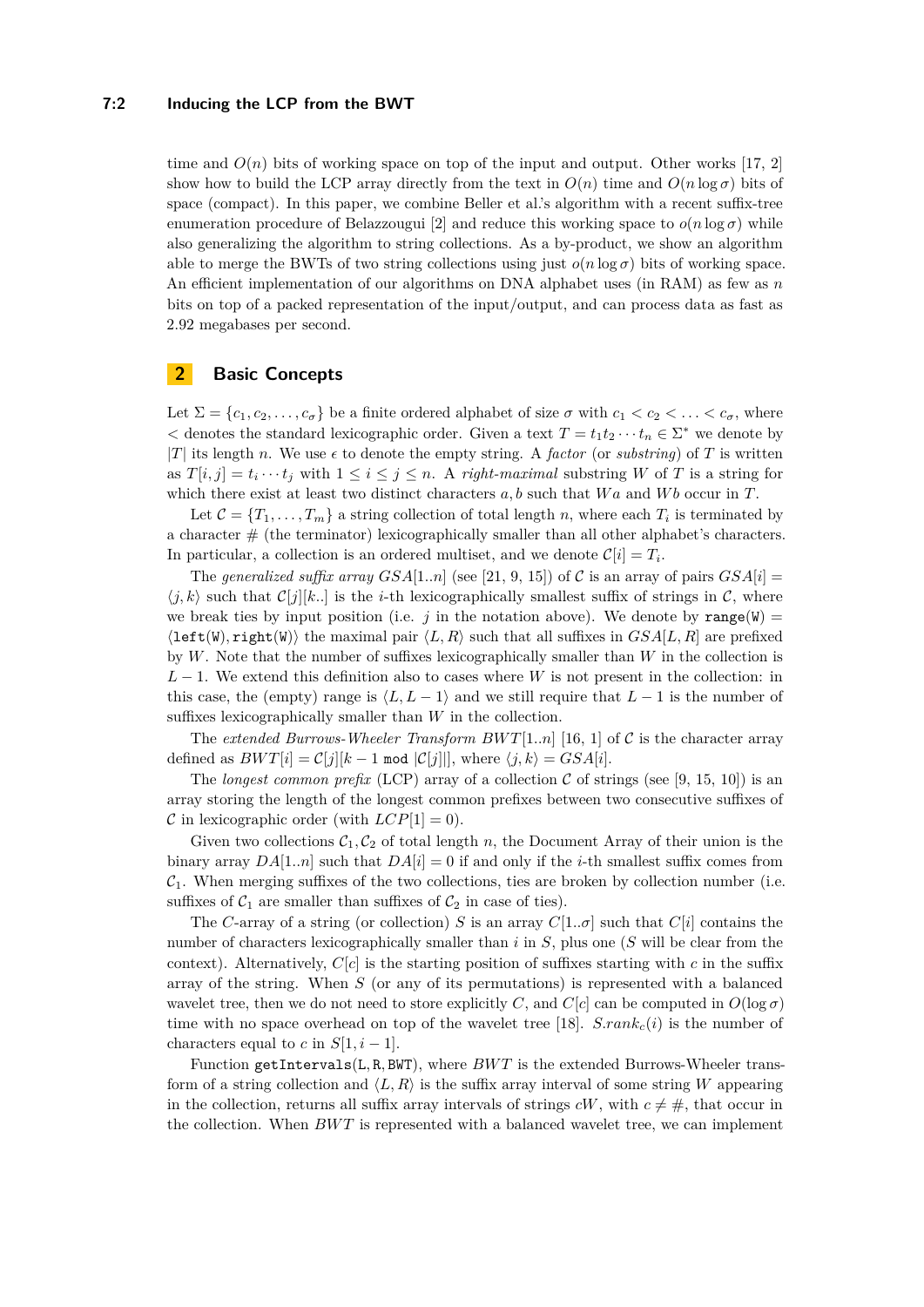this function so that it terminates in  $O(\log \sigma)$  time per returned interval [\[5\]](#page-12-9). The function can be made to return the output intervals on-the-fly, one by one (in an arbitrary order), without the need to store them all in an auxiliary vector, with just  $O(\log n)$  bits of additional overhead in space [\[5\]](#page-12-9) (this requires to DFS-visit the sub-tree of the wavelet tree induced by *BWT*[*L, R*]; the visit requires only  $\log \sigma$  bits to store the current path in the tree).

We note that an extension of the above function that navigates in parallel two BWTs is immediate. Function getIntervals( $L_1, R_1, L_2, R_2, BWT_1, BWT_2$ ) takes as input two ranges of a string *W* on the BWTs of two collections, and returns the pairs of ranges on the two BWTs corresponding to all left-extensions *cW* of *W* ( $c \neq \#$ ) such that *cW* appears in at least one of the two collections. To implement this function, it is sufficient to navigate in parallel the two wavelet trees as long as at least one of the two intervals is not empty.

The function *S.*rangeDistinct(i*,* j) returns the set of distinct alphabet characters *different than the terminator*  $\#$  in *S*[*i, j*]. Also this function can be implemented in  $O(\log \sigma)$ time per returned element when *S* is represented with a wavelet tree (again, this requires a DFS-visit of the sub-tree of the wavelet tree induced by  $S[i, j]$ ).

*BWT*.bwsearch( $\langle L, R \rangle$ , c) is the procedure that, given the suffix array interval  $\langle L, R \rangle$  of a string  $W$ , returns the suffix array interval of  $cW$  by using the BWT [\[12\]](#page-12-14). This function requires access to array *C* and *rank* support on *BWT*, and runs in  $O(\log \sigma)$  time when *BWT* is represented with a balanced wavelet tree.

## **3 Our Contributions**

Our work builds upon the following two results from Belazzougui<sup>[1](#page-2-0)</sup>[\[2\]](#page-12-11) and Beller et al. [\[5\]](#page-12-9).

<span id="page-2-2"></span>**Figure 1** (Belazzougui [\[2\]](#page-12-11)). *Given the Burrows-Wheeler Transform of a text*  $T \in [1, \sigma]^n$ *represented with a wavelet tree, we can solve the following problem in*  $O(n \log \sigma)$  *time using*  $O(\sigma^2 \log^2 n)$  bits of working space on top of the BWT. Enumerate the following information *for each distinct right-maximal substring*  $W$  *of*  $T$ *: (i)*  $|W|$ *, and (ii)*  $range(Wc_i)$  *for all*  $c_1 < \cdots < c_k$  *such that*  $Wc_i$  *occurs in*  $T$ *.* 

<span id="page-2-1"></span> $\triangleright$  **Theorem 2** (Beller et al. [\[5\]](#page-12-9)). *Given the Burrows-Wheeler Transform of a text T represented with a wavelet tree, we can compute the LCP array of T in*  $O(n \log \sigma)$  *time using* 4*n bits of working space on top of the BWT and the LCP.*

Theorem [2](#page-2-1) represents the state of the art for computing the LCP array from the BWT. Our first observation is that Theorem [1](#page-2-2) can be directly used to induce the LCP array of *T* using just  $O(\sigma^2 \log^2 n)$  bits of working space on top of the input and output (proof in Section [6.1\)](#page-5-0). In Section [6.1](#page-5-0) we combine this result with Theorem [2](#page-2-1) and obtain our first theorem:

<span id="page-2-3"></span>**► Theorem 3.** *Given the Burrows-Wheeler Transform of a text*  $T \in [1, \sigma]^n$ *, we can compute the LCP array of T in*  $O(n \log \sigma)$  *time using*  $o(n \log \sigma)$  *bits of working space on top of the BWT and the LCP.*

**Proof.** First, we replace *T* by its wavelet matrix  $[8]$  – of size  $n \log \sigma + o(n \log \sigma)$  bits – in  $O(n \log \sigma)$  time using just *n* bits of additional working space as shown in [\[8\]](#page-12-15). Wavelet matrices support the same set of operations of wavelet trees in the same running times (indeed, they

<span id="page-2-0"></span><sup>1</sup> While the original theorem [\[2,](#page-12-11) Sec. 5.1] is general and uses the underlying rank data structure as a black box, in our case we strive for succinct space (not compact as in [\[2\]](#page-12-11)) and stick to wavelet trees. All details on how to achieve the claimed running time and space are described in Section [4.](#page-3-0)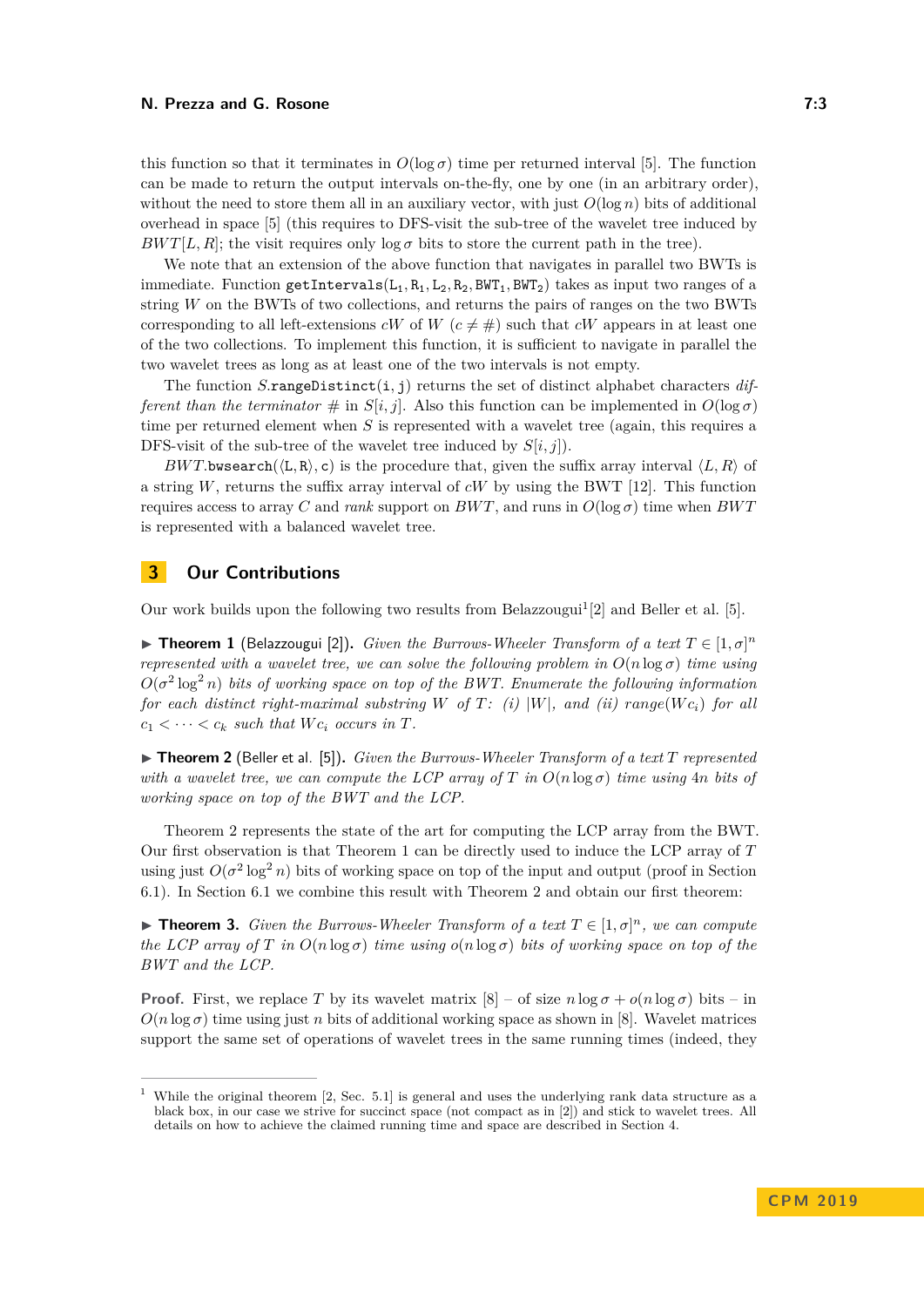#### **7:4 Inducing the LCP from the BWT**

can be considered as a wavelet tree representation). We re-use a portion (*n* bits) of the LCP array's space (which always takes  $\geq n$  bits) to accommodate the extra *n* bits required for building the wavelet matrix, so the overall working space does not exceed  $o(n \log \sigma)$  bits on top of the BWT and LCP. In the rest of the paper we will simply assume that the input is represented by a wavelet tree.

At this point, if  $\sigma < \sqrt{n}/\log^2 n$  then  $\sigma^2 \log^2 n = o(n)$  and our extension of Theorem [1](#page-2-2) gives us  $o(n \log \sigma)$  additional working space. If  $\sigma \ge \sqrt{n}/\log^2 n$  then  $\log \sigma = \Theta(\log n)$  and we can use Theorem [2,](#page-2-1) which yields extra working space  $O(n) = o(n \log n) = o(n \log \sigma)$ . Note that, while we used the threshold  $\sigma < \sqrt{n}/\log^2 n$ , any threshold of the form  $\sigma < \sqrt{n}/\log^{1+\epsilon} n$ , with  $\epsilon > 0$  would work. The only constraint is that  $\epsilon > 0$ , since otherwise for  $\epsilon = 0$  the working space would become  $O(n \log \sigma)$  for constant  $\sigma$  (not good since we aim at  $o(n \log \sigma)$ ).

We proceed by extending Theorem [1](#page-2-2) to enumerate also the intervals corresponding to leaves of the generalized suffix tree of a collection (Theorem [1](#page-2-2) enumerates internal nodes). In Section [6.1](#page-5-0) we show that this simple modification, combined again with the strategy of Theorem [2](#page-2-1) (generalized to collections), can be used to extend Theorem [3](#page-2-3) to text collections:

<span id="page-3-2"></span> $\triangleright$  **Theorem 4.** *Given the Burrows-Wheeler Transform of a collection*  $\mathcal{C} = \{T_1, \ldots, T_m\}$  *of total length n on alphabet*  $[1, \sigma]$ *, we can compute the LCP array of*  $\mathcal{C}$  *in*  $O(n \log \sigma)$  *time using*  $o(n \log \sigma)$  *bits of working space on top of the BWT and the LCP.* 

In [\[2,](#page-12-11) [3\]](#page-12-16), Belazzougui et al. show that Theorem [1](#page-2-2) can be adapted to merge the BWTs of two texts  $T_1, T_2$  and obtain the BWT of the collection  $\{T_1, T_2\}$  in  $O(nk)$  time and  $n \log \sigma(1 + 1/k) + 11n + o(n)$  bits of working space for any  $k \ge 1$  [\[3,](#page-12-16) Thm. 7]. We show that our strategy enables a more space-efficient algorithm for the task of merging BWTs of collections. The following theorem, proved in Section [6.2,](#page-7-0) merges two BWTs by computing the binary DA of their union. After that, the merged BWT can be streamed to external memory (the DA tells how to interleave characters from the input BWTs) and does not take additional space in internal memory. Similarly to what we did in the proof of Theorem [3,](#page-2-3) this time we re-use the space of the Document Array to accommodate the extra *n* bits needed to replace the BWTs of the two collections with their wavelet matrices.

<span id="page-3-1"></span> $\triangleright$  **Theorem 5.** *Given the Burrows-Wheeler Transforms of two collections*  $C_1$  *and*  $C_2$  *of total length n on alphabet* [1*, σ*]*, we can compute the Document Array of*  $C_1 \cup C_2$  *in*  $O(n \log \sigma)$  *time using*  $o(n \log \sigma)$  *bits of working space on top of the input BWTs and the output DA.* 

When  $k = \log \sigma$ , the running time of [\[3,](#page-12-16) Thm. 7] is the same as our Theorem [5](#page-3-1) but the working space is higher:  $n \log \sigma + O(n)$  bits. We also briefly discuss how to extend Theorem [5](#page-3-1) to build the LCP array of the merged collection. In Section [7](#page-8-0) we present an implementation of our algorithms and an experimental comparison with eGap [\[11\]](#page-12-17), the state-of-the-art tool designed for the same task of merging BWTs while inducing the LCP of their union.

## <span id="page-3-0"></span>**4 Belazzougui's Enumeration Algorithm**

In [\[2\]](#page-12-11), Belazzougui showed that a BWT with *rank* and *range distinct* functionality (see Section [2\)](#page-1-0) is sufficient to enumerate in small space a rich representation of the internal nodes of the suffix tree of a text *T*. In this section we describe his algorithm.

Remember that explicit suffix tree nodes correspond to right-maximal text substrings. By definition, for any right-maximal substring *W* there exist at least two distinct characters  $c_1, \ldots, c_k$  such that  $W c_i$  is a substring of *T*, for  $i = 1, \ldots, k$ . The first idea is to represent any text substring *W* (not necessarily right-maximal) as follows. Let  $\text{char}_S[\mathbf{1}] < \cdots < \text{char}_S[\mathbf{k}_N]$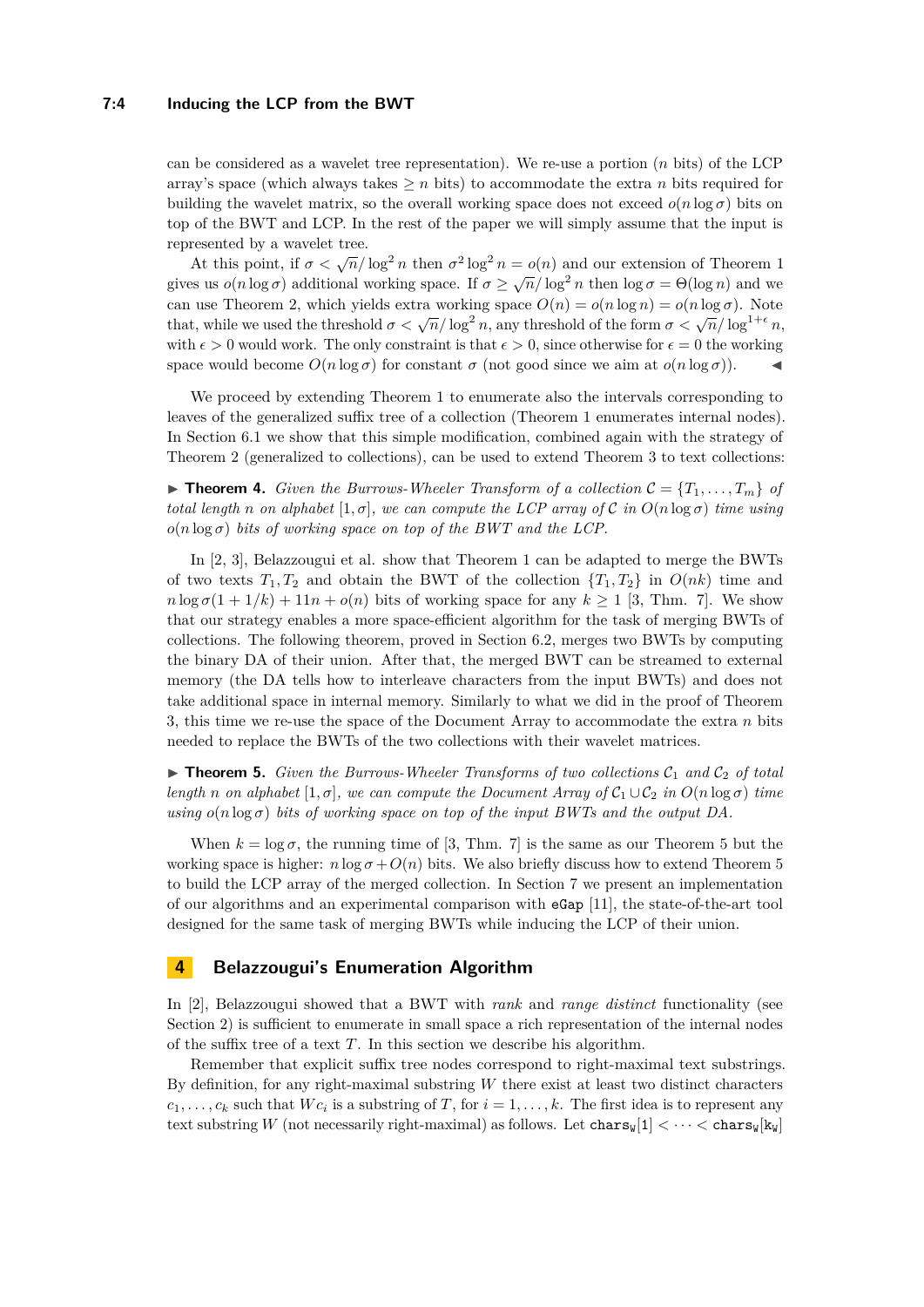be the (lexicographically-sorted) character array such that  $W \cdot \text{chars}_{W}[i]$  is a substring of *T* for all<sup>[2](#page-4-0)</sup>  $i = 1, \ldots, k_W$ , where  $k_W$  is the number of right-extensions of *W*. Let moreover **first**W[1*..kW* + 1] be the array such that **first**W[i] is the starting position of (the range of) *W* · chars<sub>W</sub>[i] in the suffix array of *T* for  $i = 1, ..., k_W$ , and **first**<sub>W</sub>[k<sub>W</sub> + 1] is the end position of *W* in the suffix array of *T*. The representation for *W* is (differently from [\[2\]](#page-12-11), we omit chars<sub>W</sub> from the representation and we add  $|W|$ ; these modifications will turn useful later):  $\text{repr}(W) = \{\text{first}_W, |W|\}.$  Note that, if *W* is not right-maximal and is not a text suffix, then *W* is followed by  $k_W = 1$  distinct characters in *T* and the above representation is still welldefined. When *W* is right-maximal, we will also say that  $\mathbf{repr}(W)$  is the representation of a suffix tree explicit node (i.e. the node reached by following the path labeled *W* from the root). At this point, the enumeration algorithm works by visiting the Weiner Link tree of *T* starting from the root's representation  $\text{repr}(\epsilon) = \langle \text{first}_{\epsilon}, 0 \rangle$ , where  $\text{first}_{\epsilon} = \langle C[c_1], \ldots, C[c_{\sigma}], n \rangle$ (see Section [2](#page-1-0) for a definition of the *C*-array) and  $c_1, \ldots, c_\sigma$  are all (and only) the sorted alphabet's characters. The visit uses a stack storing representations of suffix tree nodes, initialized with repr( $\epsilon$ ). At each iteration, we pop the head repr(W) from the stack and we push repr(cW) such that  $cW$  is right-maximal in *T*. If nodes are pushed on the stack in decreasing order of interval length, then the stack's size never exceeds  $O(\sigma \log n)$ . In Appendix [A](#page-13-2) we describe in detail how Weiner links are computed, and show that with this strategy we visit all suffix tree nodes in  $O(n \log \sigma)$  time using overall  $O(\sigma^2 \log^2 n)$  bits of additional space (for the stack). In Section [6.1](#page-5-0) we show that this enumeration algorithm can be used to compute the LCP array from the BWT of a collection.

# **5 Beller et al.'s Algorithm**

Also Beller et al.'s algorithm [\[5\]](#page-12-9) works by enumerating a (linear) subset of the BWT intervals. LCP values are induced from a particular visit of those intervals. Belazzougui's and Beller et al.'s algorithms have, however, two key differences which make the former more space-efficient on small alphabets, while the latter more space-efficient on large alphabets: (i) Beller et al. use a queue (FIFO) instead of a stack (LIFO), and (ii) they represent *W*-intervals with just the pair of coordinates  $\text{range}(W)$  and the value  $|W|$ . In short, while Beller et al.'s queue might grow up to size  $\Theta(n)$ , the use of intervals (instead of the more complex representation used by Belazzougui) makes it possible to represent it using *O*(1) bitvectors of length *n*. On the other hand, the size of Belazzougui's stack can be upper-bounded by  $O(\sigma \log n)$ , but its elements take more space to be represented.

Beller et al.'s algorithm starts by initializing all LCP entries to  $\perp$  (an undefined value), and by inserting in the queue the triple  $\langle 1, n, 0 \rangle$ , where the first two components are the BWT interval of  $\epsilon$  (the empty string) and the third component is its length. From this point, the algorithm keeps performing the following operations until the queue is empty. We remove the first (i.e. the oldest) element  $\langle L, R, \ell \rangle$  from the queue, which (by induction) is the interval and length of some string *W*: range(W) =  $\langle L, R \rangle$  and  $|W|$  =  $\ell$ . Using operation getIntervals(L, R, BWT) [\[5\]](#page-12-9) (see Section [2\)](#page-1-0) we left-extend the BWT interval  $\langle L, R \rangle$  with the characters  $c_1, \ldots, c_k$  in rangeDistinct(L, R), obtaining the triples  $\langle L_1, R_1, \ell + 1 \rangle, \ldots, \langle L_k, R_k, \ell + 1 \rangle$  corresponding to the strings  $c_1 W, \ldots, c_k W$ . For each such triple  $\langle L_i, R_i, \ell + 1 \rangle$ , if  $R_i \neq n$  and  $LCP[R_i + 1] = \bot$  then we set  $LCP[R_i + 1] \leftarrow \ell$  and push  $\langle L_i, R_i, \ell+1 \rangle$  on the queue. Importantly, note that we can push the intervals returned by getIntervals(L*,* R*,* BWT) in the queue in any order; as discussed in Section [2,](#page-1-0) this step can

<span id="page-4-0"></span><sup>&</sup>lt;sup>2</sup> We require chars<sub>W</sub> to be also complete: if *Wc* is a substring of *T*, then  $c \in \text{chars}_{W}$ .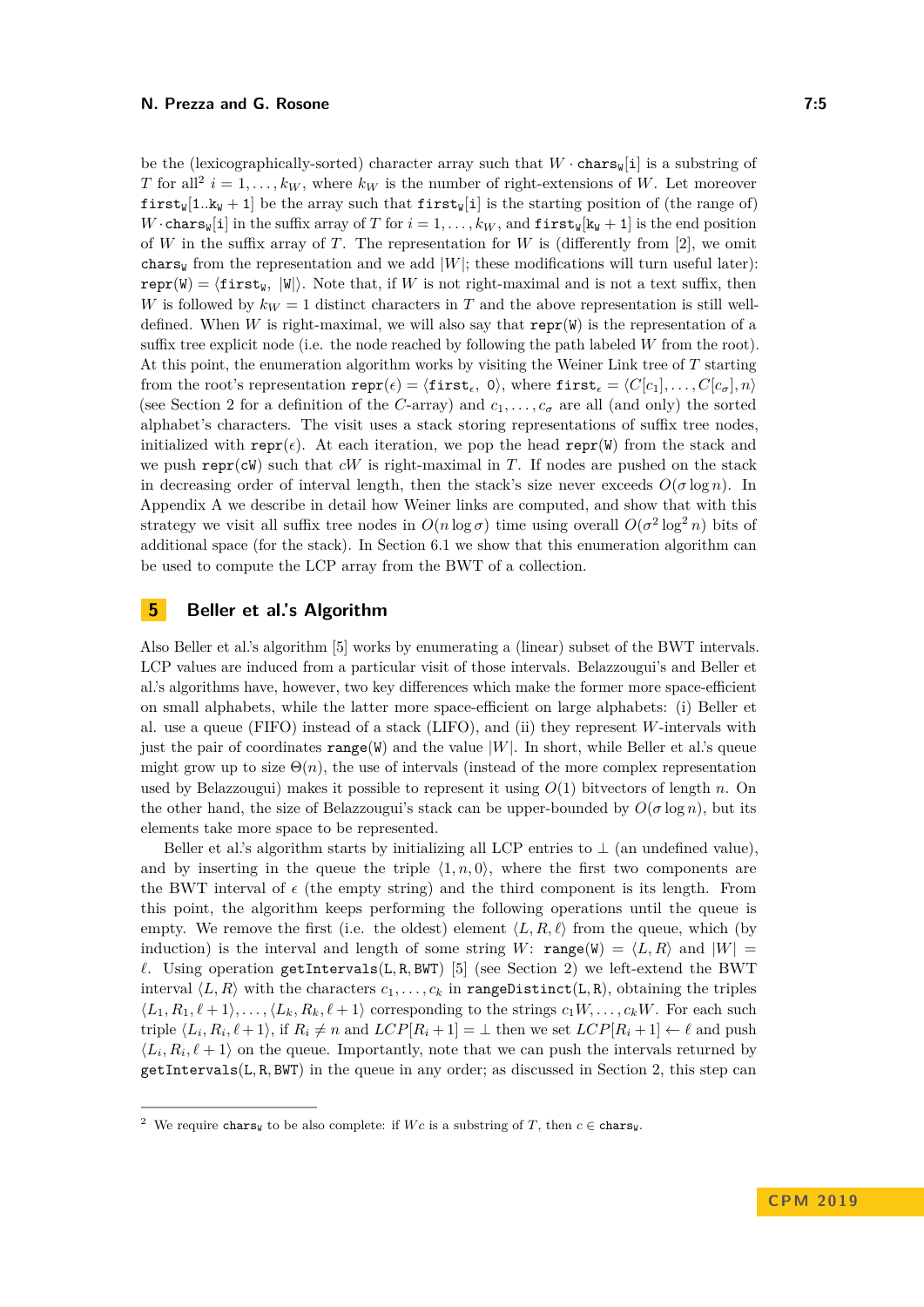<span id="page-5-4"></span><span id="page-5-2"></span><span id="page-5-1"></span>

| Algorithm 1: Node-Type (BWT, LCP).                                                                                                                |                                                                                                      |  |  |  |
|---------------------------------------------------------------------------------------------------------------------------------------------------|------------------------------------------------------------------------------------------------------|--|--|--|
| input<br>$LCP[1n]$ .<br>behavior: Fills node-type LCP values.                                                                                     | : Wavelet tree of the Burrows-Wheeler transformed collection BWT $\in [1, \sigma]^n$ and empty array |  |  |  |
| 1 if $\sigma > \sqrt{n}/\log^2 n$ then<br>BGOS(BWT, LCP);<br>3 else                                                                               | /* Run Beller et al.'s algorithm */                                                                  |  |  |  |
| $P \leftarrow new\_stack()$ ;                                                                                                                     | /* Initialize new stack */                                                                           |  |  |  |
| P.push(repr( $\epsilon$ ));<br>5                                                                                                                  | /* Push representation of $\epsilon$ */                                                              |  |  |  |
| while not $P.\text{empty}()$ do<br>6                                                                                                              |                                                                                                      |  |  |  |
| $\langle$ first <sub>w</sub> , $\ell \rangle \leftarrow P.pop();$<br>$\overline{\phantom{a}}$<br>$t \leftarrow  $ first <sub>w</sub> $ -1$ ;<br>8 | /* Pop highest-priority element */<br>/* Number of children of ST node */                            |  |  |  |
| for $i = 2, \ldots, t$ do<br>9<br>  LCP[first <sub>W</sub> [i]] $\leftarrow \ell$ ;<br>10                                                         | $/*$ Set LCP value $*/$                                                                              |  |  |  |
| $x_1, \ldots, x_k \leftarrow$ BWT.Weiner( $\langle$ first <sub>W</sub> , $\ell$ );<br>11                                                          | /* Follow Weiner Links */                                                                            |  |  |  |
| $x'_1, \ldots, x'_k \leftarrow \text{sort}(x_1, \ldots, x_k);$<br>12                                                                              | /* Sort by interval length */                                                                        |  |  |  |
| for $i = k \dots 1$ do<br>13<br>  P.push $(x_i')$ ;<br>14                                                                                         | $/*$ Push representations $*/$                                                                       |  |  |  |
| 15 LCP[0] $\leftarrow$ 0;                                                                                                                         |                                                                                                      |  |  |  |

<span id="page-5-7"></span><span id="page-5-6"></span><span id="page-5-5"></span><span id="page-5-3"></span>be implemented with just  $O(\log n)$  bits of space overhead with a DFS-visit of the wavelet tree's sub-tree induced by  $BWT[L, R]$  (i.e. the intervals are not stored temporarily anywhere: they are pushed as soon as they are generated). To limit space usage, Beller et al. use two different queue representations. As long as there are  $O(n/\log n)$  elements in the queue, they use a simple vector. When there are more intervals, they switch to a representation based on four bitvectors of length *n* that still guarantees constant amortized operations. All details are described in Appendix [B.](#page-14-0) Beller et al. [\[5\]](#page-12-9) show that the above algorithm correctly computes the LCP array of a text. In the next section we generalize the algorithm to text collections.

## **6 Our Algorithms**

We describe our algorithms directly on string collections. This will include, as a particular case, inputs formed by a single text. Procedure BGOS(BWT,LCP) in Line [2](#page-5-1) of Algorithm [1](#page-5-2) is a call to Beller et al.'s algorithm, modified as follows. First, we set  $LCP[C|c]] \leftarrow 0$  for all  $c \in \Sigma$ . Then, we push in the queue  $\langle \text{range}(c), 1 \rangle$  for all  $c \in \Sigma$  and start the main algorithm. Note moreover that (see Section [2\)](#page-1-0) from now on we never left-extend ranges with  $\#$ .

# <span id="page-5-0"></span>**6.1 Computing the LCP From the BWT**

Let C be a text collection where each string is ended by a terminator  $\#$  (common to all strings). Consider now the LCP and GSA (generalized Suffix Array) arrays of  $C$ . We divide LCP values in two types. Let  $GSA[i] = \langle i, k \rangle$ , with  $i > 1$ , indicate that the *i*-th suffix in the lexicographic ordering of all suffixes of strings in C is  $C[j][k..]$ . A LCP value LCP[i] is of *node type* when the *i*-th and  $(i-1)$ -th suffixes are distinct:  $\mathcal{C}[j][k] \neq \mathcal{C}[j'][k']$ ...], where  $GSA[i] = \langle j, k \rangle$  and  $GSA[i-1] = \langle j', k' \rangle$ . Those two suffixes differ before the terminator is reached in both suffixes (it might be reached in one of the two suffixes, however); we use the name *node-type* because *i* − 1 and *i* are the last and first suffix array positions of the ranges of two adjacent children of some suffix tree node, respectively (i.e. the node corresponding to string  $\mathcal{C}[j][k..k + LCP[i] - 1]$ . Note that it might be that one of the two suffixes,  $\mathcal{C}[j][k..]$  or  $\mathcal{C}[j'][k'..]$ , is the empty string (followed by the terminator)  $\#$ . Similarly, a *leaf-type* LCP value LCP[i] is such that the *i*-th and  $(i-1)$ -th suffixes are equal:  $C[j][k..] = C[j'][k'..]$ . We use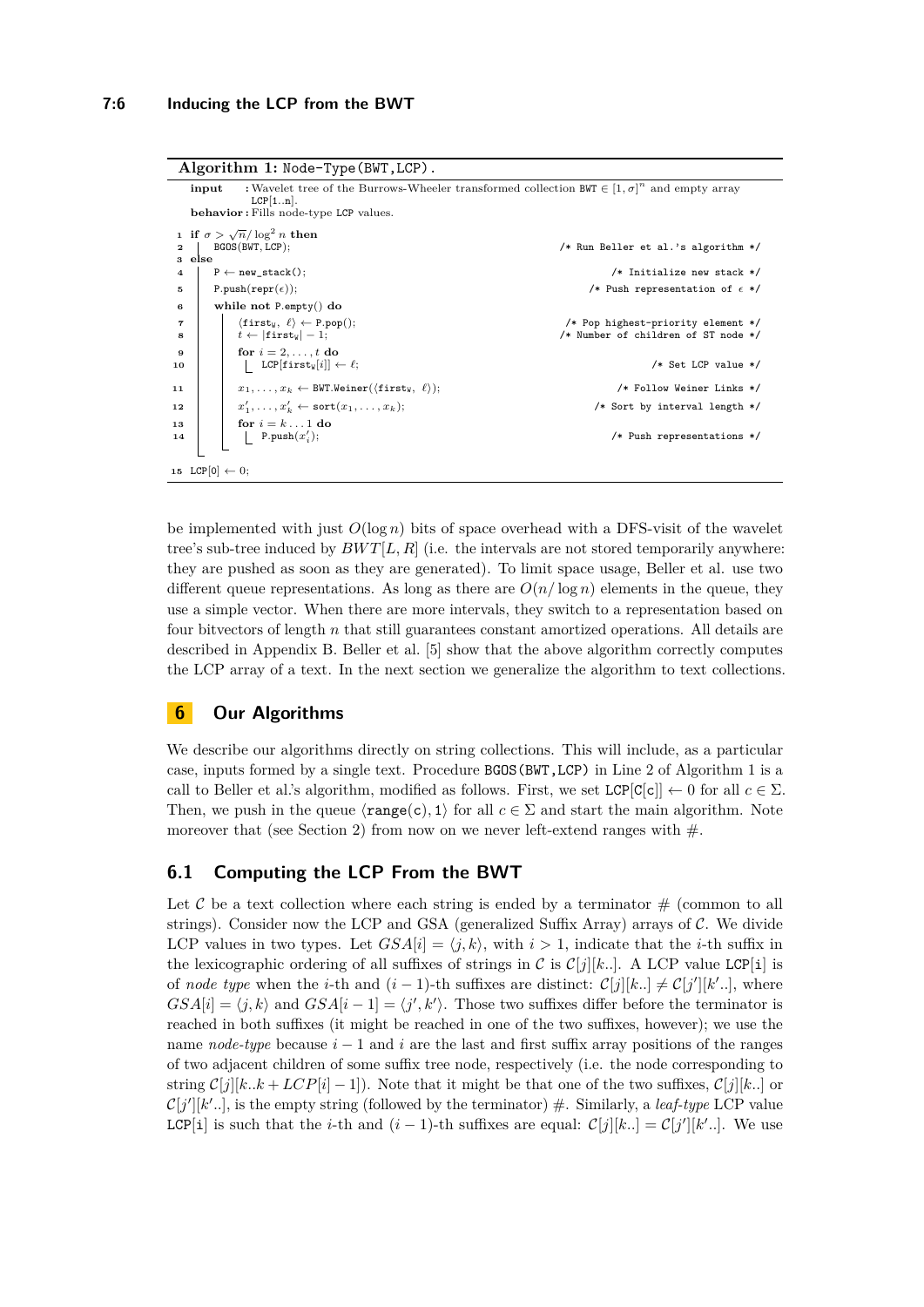the name *leaf-type* because, in this case, it must be the case that  $i \in [L + 1, R]$ , where  $\langle L, R \rangle$ is the suffix array range of some suffix tree leaf (it might be that  $R > L$  since there might be repeated suffixes in the collection). Note that, in this case,  $\mathcal{C}[j][k..] = \mathcal{C}[j'][k'..]$  could coincide with  $\#$ . Entry  $LCP[0]$  escapes the above classification, so we will set it separately.

Our idea is to compute first node-type and then leaf-type LCP values. We argue that Beller et al.'s algorithm already computes the former kind of LCP values. When this algorithm uses too much space (i.e. on small alphabets), we show that Belazzougui's enumeration strategy can be adapted to reach the same goal: by the very definition of node-type LCP values, they lie between children of some suffix tree node  $x$ , and their value corresponds to the string depth of *x*. This strategy is described in Algorithm [1.](#page-5-2) Function BWT*.*Weiner(x) in Line [11](#page-5-3) takes as input the representation of a suffix tree node *x* and returns all explicit nodes reached by following Weiner links from *x* (an implementation of this function is described in Appendix [A.](#page-13-2) Leaf-type LCP values, on the other hand, can easily be computed by enumerating intervals corresponding to suffix tree leaves. To reach this goal, it is sufficient to enumerate ranges of suffix tree leaves starting from  $\text{range}(\#)$  and recursively left-extending with backward search with characters different from  $#$  whenever possible. For each range  $\langle L, R \rangle$  obtained in this way, we set each entry  $LCP[L+1, R]$  to the string depth (terminator excluded) of the corresponding leaf. This strategy is described in Algorithm [2.](#page-6-0) In order to limit space usage, we use again a stack or a queue to store leaves and their string depth (note that each leaf takes  $O(\log n)$  bits to be represented): we use a queue when  $\sigma > n/\log^3 n$ . and a stack otherwise. The queue is the same used by Beller et al.[\[5\]](#page-12-9) and described in Appendix [B.](#page-14-0) This guarantees that the bit-size of the queue/stack never exceeds  $o(n \log \sigma)$ bits: since leaves take just  $O(\log n)$  bits to be represented and the stack's size never contains more than  $O(\sigma \cdot \log n)$  leaves, the stack's bit-size never exceeds  $O(n/\log n) = o(n)$  when  $\sigma \leq n/\log^3 n$ . Similarly, Beller et al's queue always takes at most  $O(n)$  bits of space, which is  $o(n \log \sigma)$  for  $\sigma > n/\log^3 n$ . Note that in Lines [13](#page-6-1)[-16](#page-6-2) we can afford storing temporarily the *k* resulting intervals since, in this case, the alphabet's size is small enough. To sum up, our full procedure works as follows: (1) we initialize an empty array LCP[1*..*n], (2), we fill node-type entries using procedure Node-Type(BWT*,* LCP) described in Algorithm [1,](#page-5-2) and (3) we fill leaf-type entries using procedure Leaf-Type(BWT*,* LCP) described in Algorithm [2.](#page-6-0)

**Algorithm 2:** Leaf-Type(BWT,LCP).

<span id="page-6-4"></span><span id="page-6-3"></span><span id="page-6-2"></span><span id="page-6-1"></span><span id="page-6-0"></span>

|                   | : Wavelet tree of the Burrows-Wheeler transformed collection BWT $\in [1, \sigma]^n$ and array LCP[1.n].<br>input<br><b>behavior</b> : Fills leaf-type LCP values.                      |                                                          |  |  |  |  |  |  |
|-------------------|-----------------------------------------------------------------------------------------------------------------------------------------------------------------------------------------|----------------------------------------------------------|--|--|--|--|--|--|
|                   | 1 if $\sigma > n/\log^3 n$ then<br>2 P $\leftarrow$ new queue();<br>3 else<br>4 $P \leftarrow new\_stack();$                                                                            | /* Initialize new queue */<br>/* Initialize new stack */ |  |  |  |  |  |  |
|                   | 5 P.push(BWT.range $(\#)$ , 0);                                                                                                                                                         | /* Push range of terminator and LCP value 0 */           |  |  |  |  |  |  |
|                   | 6 while not P.empty() do                                                                                                                                                                |                                                          |  |  |  |  |  |  |
| $\overline{7}$    | $\langle \langle L, R \rangle, \ell \rangle \leftarrow P.pop();$                                                                                                                        | /* Pop highest-priority element */                       |  |  |  |  |  |  |
| 8<br>$\mathbf{9}$ | for $i = L + 1R$ do<br>$LCP[i] \leftarrow \ell;$                                                                                                                                        | /* Set LCP inside range of ST leaf */                    |  |  |  |  |  |  |
| 10<br>11<br>12    | if $\sigma > n/\log^3 n$ then<br>P.push(getIntervals(L, R, BWT), $\ell + 1$ );<br>else                                                                                                  | /* Pairs $\langle$ interval, $\ell + 1 \rangle$ */       |  |  |  |  |  |  |
| 13<br>14          | $\langle L_i, R_i \rangle_{i=1,,k} \leftarrow$ getIntervals(L, R, BWT);<br>$\langle L'_i, R'_i \rangle_{i=1,\ldots,k} \leftarrow \text{sort}(\langle L_i, R_i \rangle_{i=1,\ldots,k});$ | /* Sort by interval length */                            |  |  |  |  |  |  |
| 15<br>16          | for $i = k \dots 1$ do<br>P.push( $\langle L'_i, R'_i \rangle, \ell+1$ );                                                                                                               | /* Push in order of decreasing length */                 |  |  |  |  |  |  |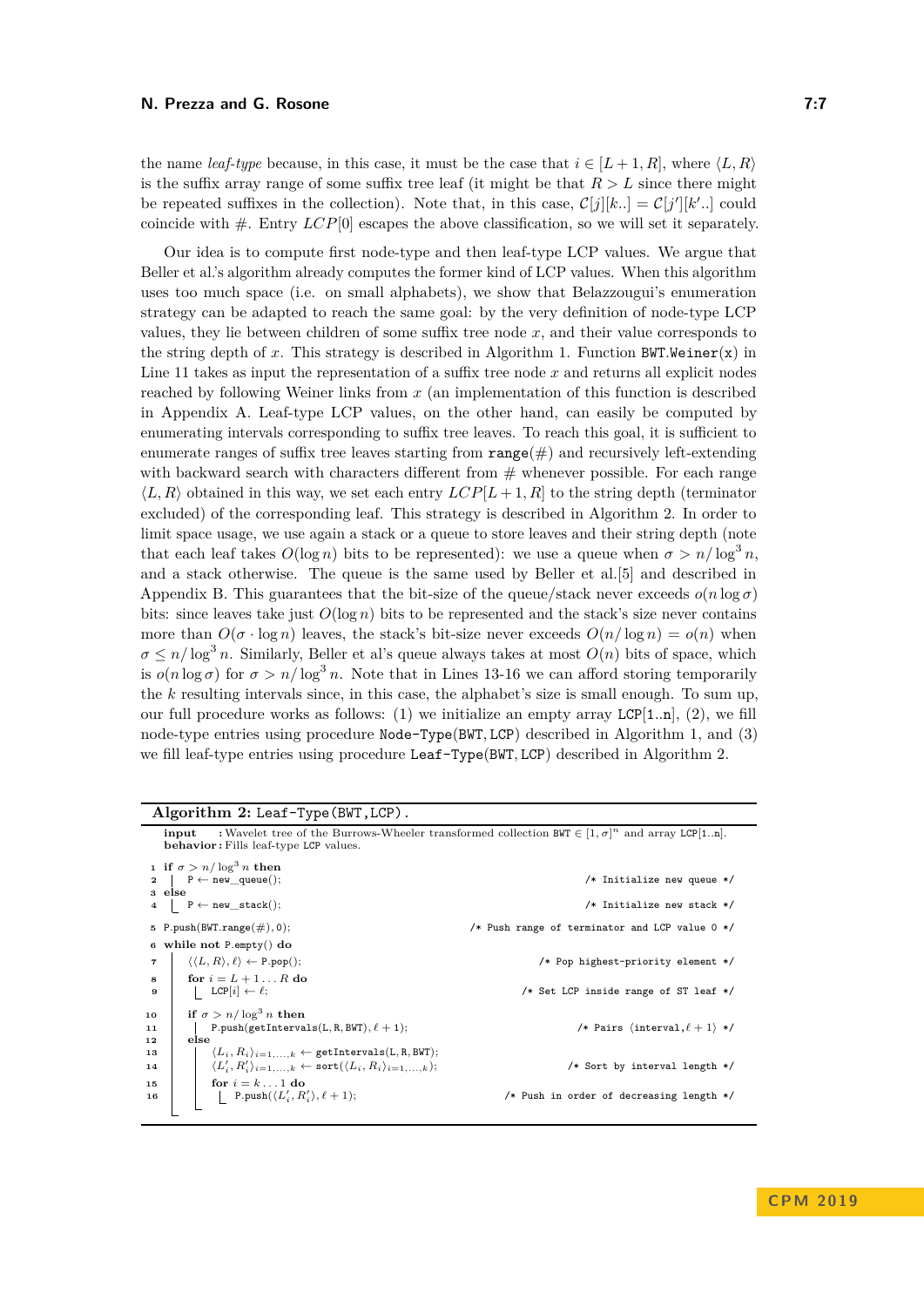#### **7:8 Inducing the LCP from the BWT**

Theorems [3](#page-2-3) and [4](#page-3-2) follow from the correctness of our procedure, which for space reasons is reported in Appendix [C](#page-14-1) as Lemma [6.](#page-14-2) As a by-product, in Appendix [D](#page-16-0) we note that Algorithm [1](#page-5-2) can be used to enumerate suffix tree intervals in succinct space from the BWT, which could be of independent interest.

#### <span id="page-7-0"></span>**6.2 Merging BWTs in Small Space**

The procedure of Algorithm [2](#page-6-0) can be extended to merge BWTs of two collections  $C_1$ ,  $C_2$ using  $o(n \log \sigma)$  bits of working space on top of the input BWTs and output Document Array (here, *n* is the cumulative length of the two BWTs). The idea is to simulate a navigation of the *leaves* of the generalized suffix tree of  $C_1 \cup C_2$  (note: for us, a collection is an ordered multi-set of strings). Our procedure differs from that described in [\[3,](#page-12-16) Thm. 7] in two ways. First, they navigate a subset of the suffix tree *nodes* (so-called *impure* nodes, i.e. the roots of subtrees containing suffixes from distinct strings), whereas we navigate leaves. Second, their visit is implemented by following Weiner links. This forces them to represent the nodes with the "heavy" representation repr of Section [4,](#page-3-0) which is not efficient on large alphabets. On the contrary, leaves can be represented simply as ranges and allow for a more space-efficient queue/stack representation.

We represent each leaf by a pair of intervals, respectively on  $BWT(\mathcal{C}_1)$  and  $BWT(\mathcal{C}_2)$ , of strings of the form *W*#. Note that: (i) the suffix array of  $C_1 \cup C_2$  is covered by the non-overlapping intervals of strings of the form *W*#, and (ii) for each such string *W*#, the interval range(W#) =  $\langle L, R \rangle$  in  $GSA(\mathcal{C}_1 \cup \mathcal{C}_2)$  can be partitioned as  $\langle L, M \rangle \cdot \langle M + 1, R \rangle$ , where  $\langle L, M \rangle$  contains only suffixes from  $\mathcal{C}_1$  and  $\langle M+1, R \rangle$  contains only suffixes from  $\mathcal{C}_2$ (one of these two intervals could be empty). It follows that we can navigate in parallel the leaves of the suffix trees of  $C_1$  and  $C_2$  (using again a stack or a queue containing pairs of intervals on the two BWTs), and fill the Document Array *DA*[1*..n*], an array that will tell us whether the *i*-th entry of  $BWT(\mathcal{C}_1 \cup \mathcal{C}_2)$  comes from  $BWT(\mathcal{C}_1 \cup A[i] = 0)$  or  $BWT(\mathcal{C}_2)$  $(DA[i] = 1)$ . To do this, let  $\langle L_1, R_1 \rangle$  and  $\langle L_2, R_2 \rangle$  be the ranges on the suffix arrays of  $C_1$ and  $C_2$ , respectively, of a suffix  $W#$  of some string in the collections. Note that one of the two intervals could be empty:  $R_j < L_j$ . In this case, we still require that  $L_j - 1$  is the number of suffixes in  $\mathcal{C}_j$  that are smaller than *W*#. Then, in the collection  $\mathcal{C}_1 \cup \mathcal{C}_2$  there are  $L_1 + L_2 - 2$  suffixes smaller than  $W#$ , and  $R_1 + R_2$  suffixes smaller than or equal to *W*#. It follows that the range of *W*# in the suffix array of  $C_1 \cup C_2$  is  $\langle L_1 + L_2 - 1, R_1 + R_2 \rangle$ , where the first  $R_1 - L_1 + 1$  entries correspond to suffixes of strings from  $C_1$ . Then, we set  $DA[L_1 + L_2 - 1, L_2 + R_1 - 1] \leftarrow 0$  and  $DA[L_2 + R_1, R_1 + R_2] \leftarrow 1$ . The procedure starts from the pair of intervals corresponding to the ranges of the string " $\#$ " in the two BWTs, and proceeds recursively by left-extending the current pair of ranges  $\langle L_1, R_1 \rangle$ ,  $\langle L_2, R_2 \rangle$ with the symbols in BWT<sub>1</sub>.rangeDistinct(L<sub>1</sub>, R<sub>1</sub>)∪BWT<sub>2</sub>.rangeDistinct(L<sub>2</sub>, R<sub>2</sub>). The detailed procedure is reported in Algorithm [3.](#page-9-0) The leaf visit is implemented, again, using a stack or a queue; this time however, these containers are filled with pairs of intervals  $\langle L_1, R_1 \rangle$ ,  $\langle L_2, R_2 \rangle$ . We implement the stack simply as a vector of quadruples  $\langle L_1, R_1, L_2, R_2 \rangle$ . As far as the queue is concerned, some care needs to be taken when representing the pairs of ranges using bitvectors as seen in Appendix [B](#page-14-0) with Beller et al.'s representation. Recall that, at any time, the queue can be partitioned in two sub-sequences associated with LCP values  $\ell$  and  $\ell+1$  (we pop from the former, and push in the latter). This time, we represent each of these two subsequences as a vector of quadruples (pairs of ranges on the two BWTs) as long as the number of quadruples in the sequence does not exceed  $n/\log n$ . When there are more quadruples than this threshold, we switch to a bitvector representation defined as follows. Let  $|BWT(\mathcal{C}_1)| = n_1$ ,  $|BWT(\mathcal{C}_2)| = n_2$ , and  $|BWT(\mathcal{C}_1 \cup \mathcal{C}_2)| = n = n_1 + n_2$ . We keep two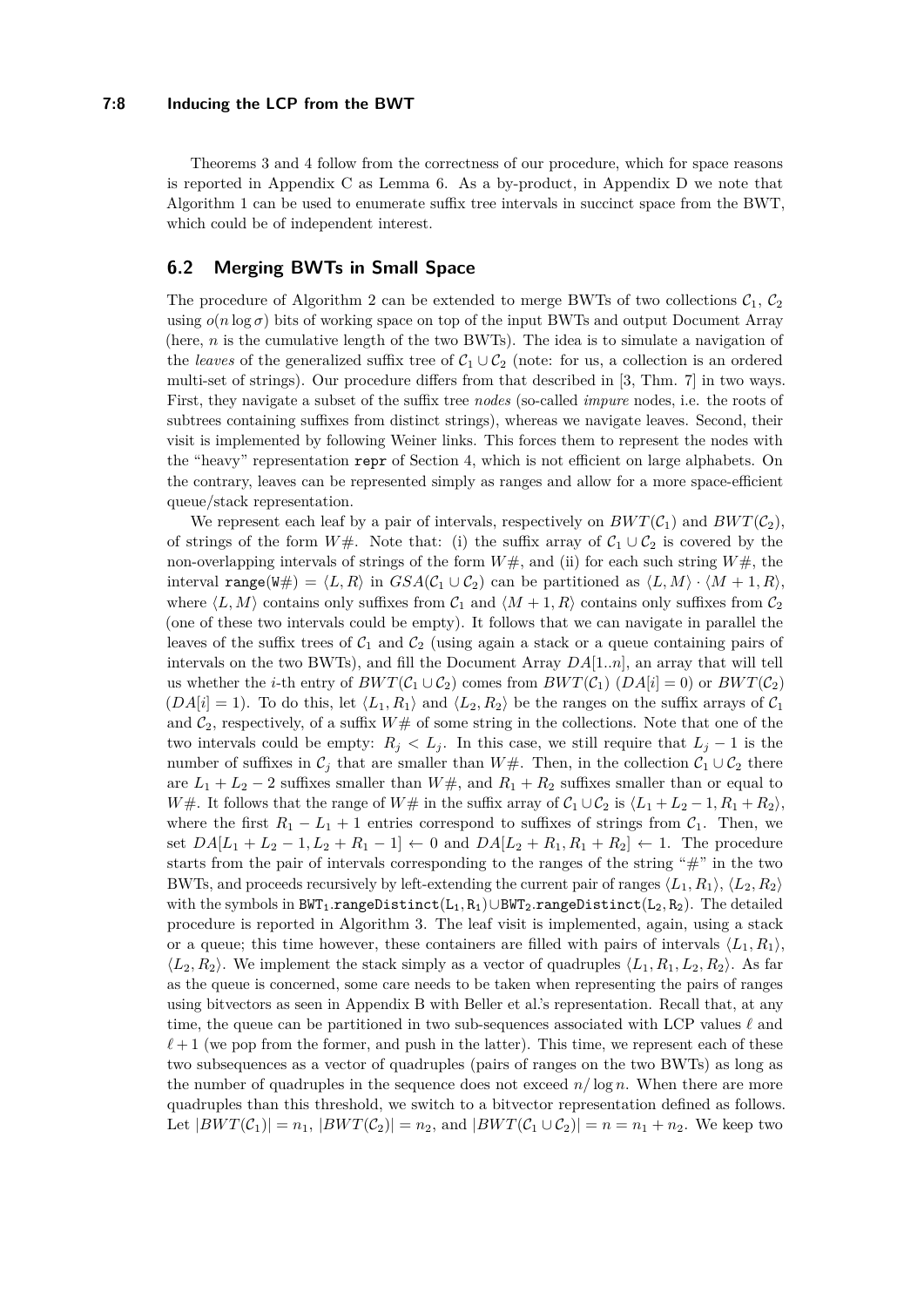bitvectors Open[1*..*n] and Close[1*..*n] storing opening and closing parentheses of intervals in *BWT*( $C_1 \cup C_2$ ). We moreover keep two bitvectors NonEmpty<sub>1</sub>[1*.*.n] and NonEmpty<sub>2</sub>[1*.n*] keeping track, for each *i* such that  $Open[i] = 1$ , of whether the interval starting in  $BWT(\mathcal{C}_1 \cup \mathcal{C}_2)[i]$ contains suffixes of reads coming from  $C_1$  and  $C_2$ , respectively. Finally, we keep four bitvectors  $Open_j[1..n_j]$  and  $Close_j[1..n_j]$ , for  $j = 1, 2$ , storing non-empty intervals on  $BWT(\mathcal{C}_1)$  and *BWT*( $C_2$ ), respectively. To insert a pair of intervals  $\langle L_1, R_1 \rangle$ ,  $\langle L_2, R_2 \rangle$  in the queue, let  $\langle L, R \rangle = \langle L_1 + L_2 - 1, R_1 + R_2 \rangle$ . We set  $\text{Open}[L] \leftarrow 1$  and  $\text{Close}[R] \leftarrow 1$ . Then, for  $j = 1, 2$ , we set NonEmpty<sub>j</sub>[L]  $\leftarrow$  1, Open<sub>j</sub>[L<sub>j</sub>]  $\leftarrow$  1 and Close<sub>j</sub>[R<sub>j</sub>]  $\leftarrow$  1 if and only if  $R_j \ge L_j$ . This queue representation takes  $O(n)$  bits. By construction, for each bit set in Open at position *i*, there is a corresponding bit set in Open<sub>i</sub> if and only if  $NonEmpty_i[i] = 1$  (moreover, corresponding bits set appear in the same order in Open and Open<sub>j</sub>). It follows that a left-to-right scan of these bitvectors is sufficient to identify corresponding intervals on  $BWT(\mathcal{C}_1 \cup \mathcal{C}_2)$ ,  $BWT(\mathcal{C}_1)$ , and  $BWT(\mathcal{C}_2)$ . By packing the bits of the bitvectors in words of  $\Theta(\log n)$  bits, the *t* pairs of intervals contained in the queue can be extracted in  $O(t + n/\log n)$  time (as described in [\[5\]](#page-12-9)) by scanning in parallel the bitvectors forming the queue. Particular care needs to be taken only when we find the beginning of an interval  $Open[L] = 1$  with NonEmpty<sub>1</sub>[L] = 0 (the case NonEmpty<sub>2</sub>[L] = 0 is symmetric). Let  $L_2$  be the beginning of the corresponding non-empty interval on  $BWT(\mathcal{C}_2)$ . Even though we are not storing  $L_1$  (because we only store nonempty intervals), we can retrieve this value as  $L_1 = L - L_2 + 1$ . Then, the empty interval on  $BWT(\mathcal{C}_1)$  is  $\langle L_1, L_1 - 1 \rangle$ .

The same arguments used in the previous section show that the algorithm runs in  $O(n \log \sigma)$  time and uses  $o(n \log \sigma)$  bits of space on top of the input BWTs and output Document Array. This proves Theorem [5.](#page-3-1) To conclude, we note that the algorithm can be extended to compute the LCP array of the merged collection while merging the BWTs. This requires adapting Algorithm [1](#page-5-2) to work on pairs of suffix tree nodes (as we did in Algorithm [3](#page-9-0) with pairs of leaves), but for space reasons we do not describe all details here. Results on an implementation of the extended algorithm are discussed in the next section. From the practical point of view, note that it is more advantageous to induce the LCP of the merged collection while merging the BWTs (rather than first merging and then inducing the LCP using the algorithm of the previous section), since leaf-type LCP values can be induced directly while computing the document array.

Note that Algorithm [3](#page-9-0) is similar to Algorithm [2,](#page-6-0) except that now we manipulate pairs of intervals. In Line [22,](#page-9-1) we sort quadruples according to the length  $R_1^i + R_2^i - (L_1^i + L_2^i) + 2$ of the combined interval on  $BWT(\mathcal{C}_1 \cup \mathcal{C}_2)$ . Finally, note that Backward search can be performed correctly also when the input interval is empty:  $BWT_i.bwsearch(\langle L_i, L_j - 1 \rangle, c)$ , where  $L_j - 1$  is the number of suffixes in  $\mathcal{C}_j$  smaller than some string *W*, correctly returns the pair  $\langle L', R' \rangle$  such that  $L'$  is the number of suffixes in  $\mathcal{C}_j$  smaller than  $cW$ : this is true when implementing backward search with a  $rank_c$  operation on position  $L_i$ ; then, if the original interval is empty we just set  $R' = L' - 1$  to keep the invariant that  $R' - L' + 1$  is the interval's length.

## <span id="page-8-0"></span>**7 Implementation and Experimental Evaluation**

We implemented our algorithms on DNA alphabet in [https://github.com/nicolaprezza/](https://github.com/nicolaprezza/bwt2lcp)  $bwt21cp$  using the language  $C++$ . Thanks to the small alphabet size, it was actually sufficient to implement our extension of Belazzougui's enumeration algorithm (and not the strategy of Beller et al., which is more suited to large alphabets). The repository features a new packed string on DNA alphabet  $\Sigma_{DNA} = \{A, C, G, T, \# \}$  using 4 bits per character and able to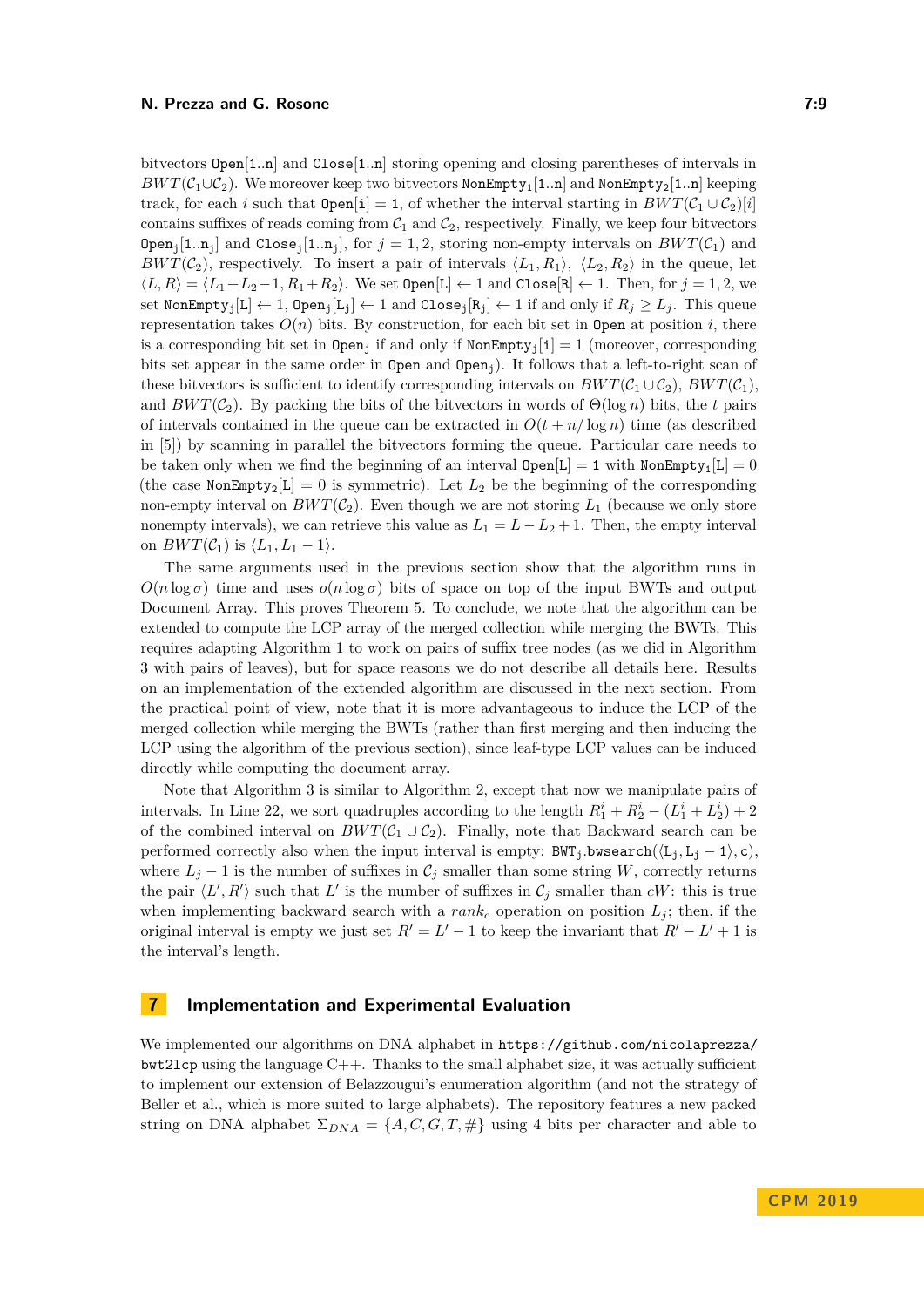<span id="page-9-0"></span>

|                                  | Algorithm 3: Merge $(BWT_1, BWT_2, DA)$ .                                                                                                                                                                                                                                                                                                                                                                                     |                                                                                                                                    |  |  |  |  |  |
|----------------------------------|-------------------------------------------------------------------------------------------------------------------------------------------------------------------------------------------------------------------------------------------------------------------------------------------------------------------------------------------------------------------------------------------------------------------------------|------------------------------------------------------------------------------------------------------------------------------------|--|--|--|--|--|
|                                  | : Wavelet trees of the Burrows-Wheeler transformed collections $BWT_1 \in [1, \sigma]^{n_1}$ , $BWT_2 \in [1, \sigma]^{n_2}$<br>input<br>and empty document array $DA[1n]$ , with $n = n_1 + n_2$ .<br><b>behavior:</b> Computes Document Array DA.                                                                                                                                                                           |                                                                                                                                    |  |  |  |  |  |
| 3 else<br>$\overline{4}$         | 1 if $\sigma > n / \log^3 n$ then<br>$\vert P \leftarrow new queue();$<br>$\vert P \leftarrow new\_stack();$<br>5 P.push(BWT <sub>1</sub> .range( $\#$ ), BWT <sub>2</sub> .range( $\#$ ));                                                                                                                                                                                                                                   | /* Initialize new queue of interval pairs */<br>/* Initialize new stack of interval pairs */<br>/* Push SA-ranges of terminator */ |  |  |  |  |  |
| $\overline{\mathbf{r}}$          | 6 while not P.empty $()$ do<br>$\langle L_1, R_1, L_2, R_2 \rangle \leftarrow$ P.pop();                                                                                                                                                                                                                                                                                                                                       | /* Pop highest-priority element */                                                                                                 |  |  |  |  |  |
| 8<br>9                           | for $i = L_1 + L_2 - 1$ $L_2 + R_1 - 1$ do<br>$DA[i] \leftarrow 0;$                                                                                                                                                                                                                                                                                                                                                           | /* Suffixes from $C_1$ */                                                                                                          |  |  |  |  |  |
| 10<br>11                         | for $i = L_2 + R_1 \dots R_1 + R_2$ do<br>$ DA[i] \leftarrow 1;$                                                                                                                                                                                                                                                                                                                                                              | /* Suffixes from $C_2$ */                                                                                                          |  |  |  |  |  |
| 12<br>13<br>14<br>15<br>16<br>17 | if $\sigma > n/\log^3 n$ then<br>$\mathtt{P.push}(\mathtt{getIntervals}(L_1, R_1, L_2, R_2, BWT_1, BWT_2));$<br>else<br>$c_1^1, \ldots, c_{k_1}^1 \leftarrow$ BWT <sub>1</sub> .rangeDistinct(L <sub>1</sub> , R <sub>1</sub> );<br>$c_1^2, \ldots, c_{k_2}^2 \leftarrow \texttt{BWT}_2.\texttt{rangeDistinct}(L_2, R_2);$<br>$\{c_1 \ldots c_k\} \leftarrow \{c_1^1, \ldots, c_{k_1}^1\} \cup \{c_1^2, \ldots, c_{k_2}^2\};$ | $/*$ New intervals $*/$                                                                                                            |  |  |  |  |  |
| 18<br>19<br>20<br>21             | for $i = 1k$ do<br>$\langle L_1^i, R_1^i \rangle \leftarrow$ BWT <sub>1</sub> .bwsearch( $\langle L_1, R_1 \rangle, c_i$ );<br>for $i = 1k$ do<br>$ \quad \langle L_2^i, R_2^i \rangle \leftarrow$ BWT <sub>2</sub> .bwsearch( $\langle \texttt{L}_2, \texttt{R}_2 \rangle, \texttt{c}_i$ );                                                                                                                                  | /* Backward search step */<br>/* Backward search step */                                                                           |  |  |  |  |  |
| 22<br>23<br>24                   | $\langle \hat{L}_1^i, \hat{R}_1^i, \hat{L}_2^i, \hat{R}_2^i, \rangle_{i=1,,k} \leftarrow \text{sort}(\langle L_1^i, R_1^i, L_2^i, R_2^i, \rangle_{i=1,,k});$<br>for $i = k \dots 1$ do<br>P.push $(\hat{L}_1^i, \hat{R}_1^i, \hat{L}_2^i, \hat{R}_2^i);$                                                                                                                                                                      | /* Push in order of decreasing length */                                                                                           |  |  |  |  |  |

<span id="page-9-1"></span>compute the quintuple  $\langle rank_c(i)\rangle_{i\in\Sigma_{DNA}}$  with just one cache miss. This is crucial for our algorithms, since at each step we need to left-extend ranges by all characters. This class divides the text in blocks of 128 characters. Each block is stored using 512 cache-aligned bits (the typical size of a cache line), divided as follows. The first 128 bits store four 32-bits counters with the partial ranks of A, C, G, and T before the block (if the string is longer than  $2^{32}$  characters, we further break it into superblocks of  $2^{32}$  characters; on reasonably-large inputs, the extra rank table fits in cache and does not cause additional cache misses). The following three blocks of 128 bits store the first, second, and third bits, respectively, of the characters' binary encodings (each character is packed in 3 bits). Using this layout, the rank of each character in the block can be computed with at most three masks, a bitwise AND (actually less, since we always compute the rank of all five characters and we re-use partial results whenever possible), and a popcount operation. We also implemented a packed string on the augmented alphabet  $\Sigma_{DNA}^{+} = \{A, C, G, N, T, \# \}$  using 4.38 bits per character and offering the same cache-efficiency guarantees. In this case, a 512-bits block stores 117 characters, packed as follows. As before, the first 128 bits store four 32-bits counters with the partial ranks of A, C, G, and T before the block. Each of the following three blocks of 128 bits is divided in a first part of 117 bits and a second part of 11 bits. The first parts store the first, second, and third bits, respectively, of the characters' binary encodings. The three parts of 11 bits, concatenated together, store the rank of N's before the block. This layout minimizes the number of bitwise operations (in particular, shifts and masks) needed to compute a parallel rank.

Several heuristics have been implemented to reduce the number of cache misses in practice. In particular, we note that in Algorithm [2](#page-6-0) we can avoid backtracking when the range size becomes equal to one; the same optimization can be implemented in Algorithm [3](#page-9-0) when also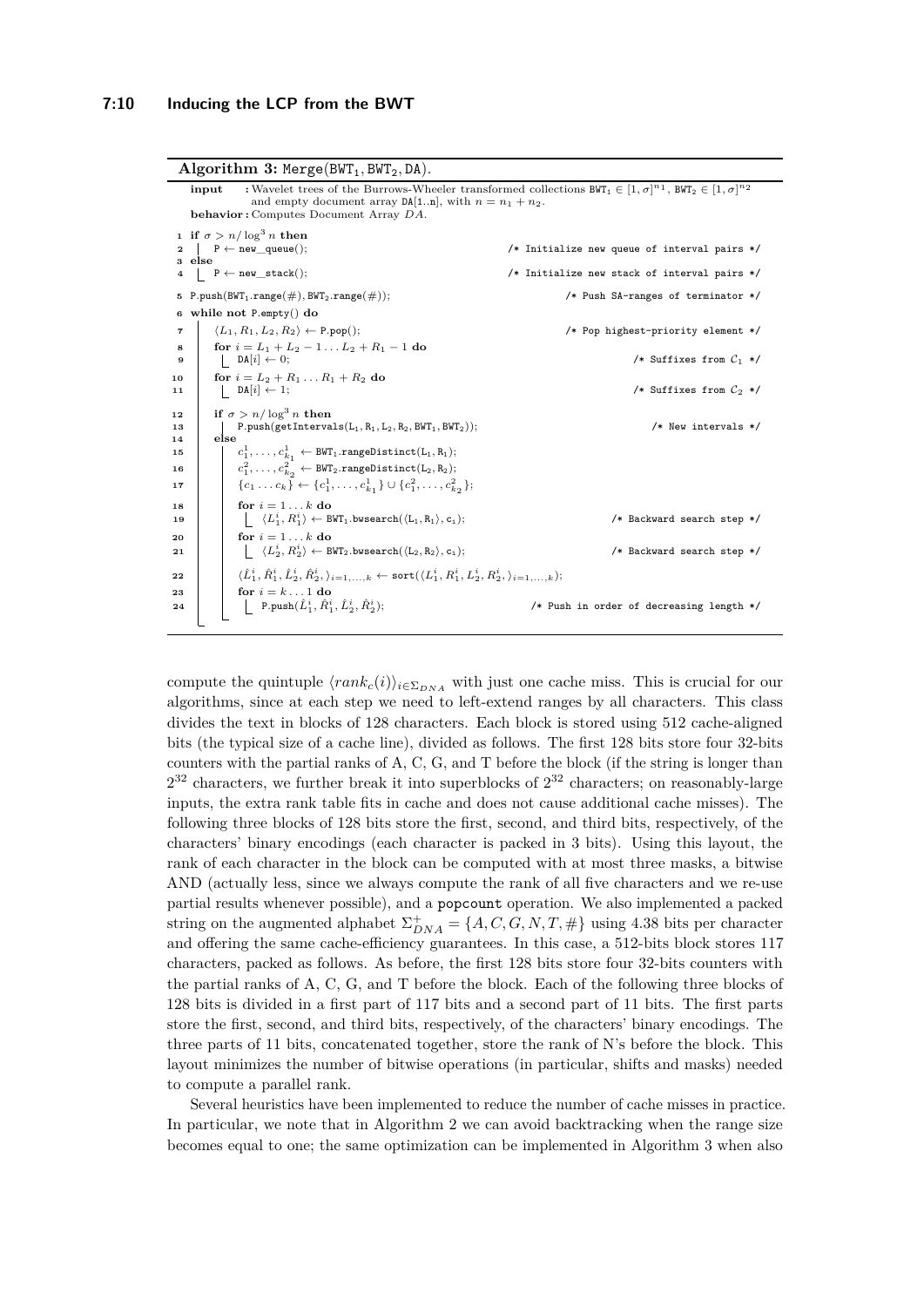| Name        | Size  | $\sigma$ | N. of       | Max read | Bytes for      |  |
|-------------|-------|----------|-------------|----------|----------------|--|
|             | GiB   |          | reads       | length   | lcp values     |  |
| NA12891.8   | 8.16  | 5        | 85,899,345  | 100      |                |  |
| shortreads  | 8.0   | 6        | 85,899,345  | 100      |                |  |
| pacbio      | 8.0   | 6        | 942,248     | 71,561   | 4              |  |
| pachio.1000 | 8.0   | 6        | 8,589,934   | 1000     | $\overline{2}$ |  |
| NA12891.24  | 23.75 | 6        | 250,000,000 | 100      |                |  |
| NA12878.24  | 23.75 | 6        | 250,000,000 | 100      |                |  |

<span id="page-10-1"></span>**Table 1** Datasets used in our experiments. Size accounts only for the alphabet's characters. The alphabet's size  $\sigma$  includes the terminator.

<span id="page-10-0"></span>**Table 2** In this experiment, we merge pairs of BWTs and induce the LCP of their union using eGap and merge. We also show the resources used by the pre-processing step (building the BWTs) for comparison. Wall clock is the elapsed time from start to completion of the instance, while RAM (in GiB) is the peak Resident Set Size (RSS). All values were taken using the /usr/bin/time command. During the preprocessing step on the collections pacBio.1000 and pacBio, the available memory in MB (parameter m) of eGap was set to 32000 MB. In the merge step this parameter was set to about to the memory used by merge. eGap and merge take as input the same BWT file.

|                         | Preprocessing |       | eGap                           |                       | merge      |       |
|-------------------------|---------------|-------|--------------------------------|-----------------------|------------|-------|
| Name                    | Wall Clock    | RAM   | Wall Clock                     | RAM                   | Wall Clock | RAM   |
|                         | (h:mm:ss)     | (GiB) | (h:mm:ss)                      | (GiB)                 | (h:mm:ss)  | (GiB) |
| NA12891.8               | 1:15:57       | 2.84  | $18.09$ (-m 32000)<br>10:15:07 |                       | 3:16:40    | 26.52 |
| NA12891.8.RC            | 1:17:55       | 2.84  |                                |                       |            |       |
| shortreads              | 1:14:51       | 2.84  | 11:03:10                       | $16.24$ (-m 29000)    | 3:36:21    | 26.75 |
| shortreads.RC           | 1:19:30       | 2.84  |                                |                       |            |       |
| pachio.1000             | 2:08:56       | 31.28 | 5:03:01                        | $21.23$ (-m $45000$ ) | 4:03:07    | 42.75 |
| $\text{pacbio.1000.RC}$ | 2:15:08       | 31.28 |                                |                       |            |       |
| pachio                  | 2:27:08       | 31.25 | 2:56:31                        | $33.40$ (-m $80000$ ) | 4:38:27    | 74.76 |
| pacbio.RC               | 2:19:27       | 31.25 |                                |                       |            |       |
| NA12878.24              | 4:24:27       | 7.69  | 31:12:28                       | $47.50$ (-m $84000$ ) | 6:41:35    | 73.48 |
| NA12891.24              | 4:02:42       | 7.69  |                                |                       |            |       |

computing the LCP array, since leaves of size one can be identified during navigation of internal suffix tree nodes. Overall, we observed (using a memory profiler) that in practice the combination of Algorithms [1-](#page-5-2)[2](#page-6-0) generates at most 1*.*5*n* cache misses; the extension of Algorithm [3](#page-9-0) that computes also LCP values generates twice this number of cache misses (this is expected, since it navigates two BWTs).

We now report some preliminary experiments on our algorithms: bwt2lcp (Algorithms) [1-](#page-5-2)[2\)](#page-6-0) and merge (Algorithm [3,](#page-9-0) extended to compute also the LCP array). All tests were done on a DELL PowerEdge R630 machine, used in non exclusive mode. Our platform is a 24-core machine with Intel(R) Xeon(R) CPU E5-2620 v3 at 2*.*40 GHz, with 128 GiB of shared memory and 1TB of SSD. The system is Ubuntu 14.04.2 LTS. The code was compiled using gcc 8.1.0 with flags -Ofast -fstrict-aliasing.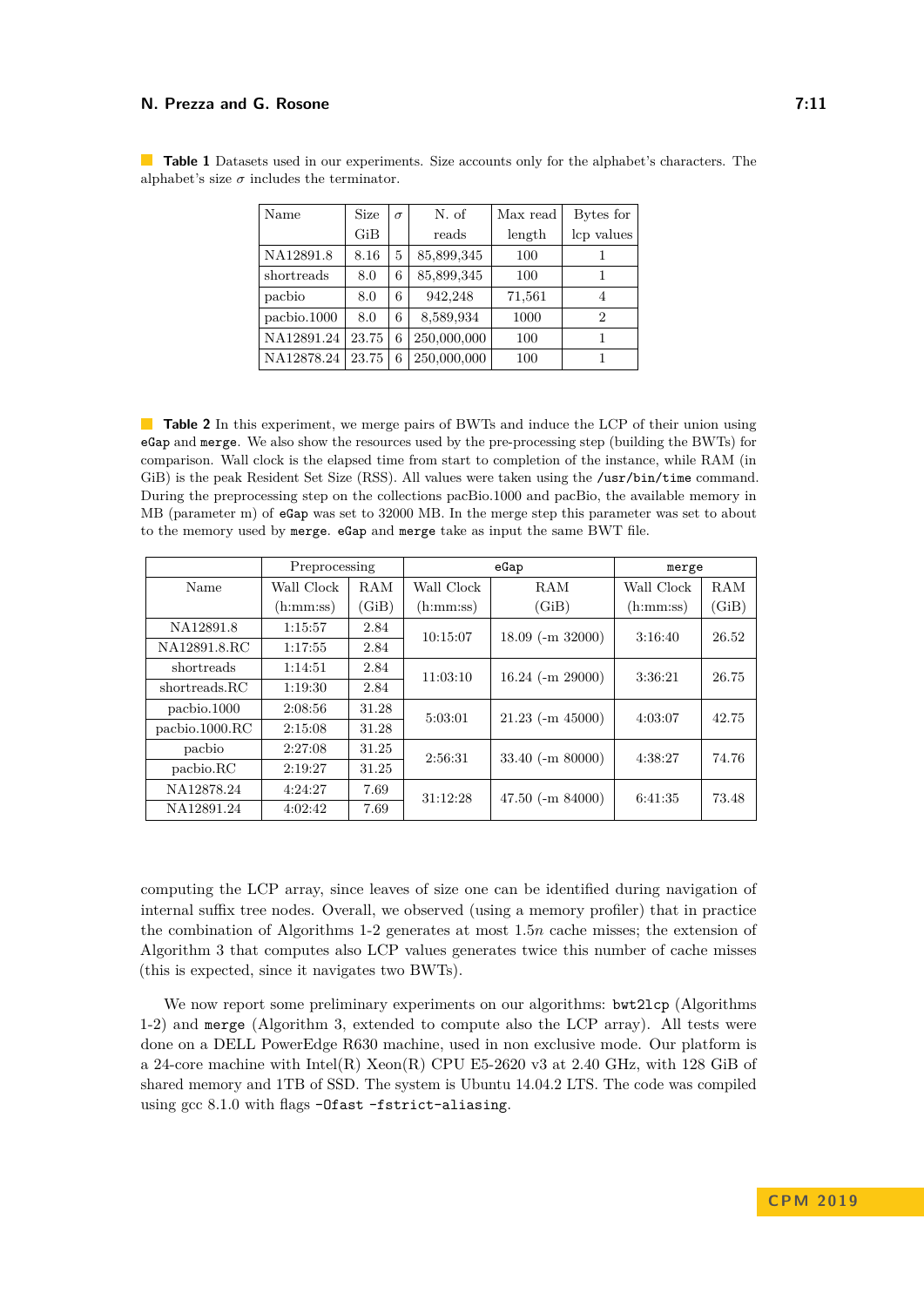#### **7:12 Inducing the LCP from the BWT**

|                                                  | Preprocessing |        | bwt21cp    |       |
|--------------------------------------------------|---------------|--------|------------|-------|
| Name                                             | Wall Clock    | RAM    | Wall Clock | RAM   |
|                                                  | (h:mm:ss)     | GiB    | (h:mm:ss)  | (GiB) |
| NA12891.8 ∪ NA12891.8.RC (BCR)                   | 2:43:02       | 5.67   | 1:40:01    | 24.48 |
| shortread $\cup$ shortread.RC (BCR)              | 2:47:07       | 5.67   | 2:14:41    | 24.75 |
| pacbio.1000 $\cup$ pacbio.1000.RC (eGap-m 32000) | 7:07:46       | 31.28  | 1:54:56    | 40.75 |
| pachio $\cup$ pachio.RC (eGap-m 80000)           | 6:02:37       | 78.125 | 2:14:37    | 72.76 |
| NA12878.24 ∪ NA12891.24 (BCR)                    | 8:26:34       | 16.63  | 6:41:35    | 73.48 |

<span id="page-11-2"></span>**Table 3** In this experiment, we induced the LCP array from the BWT of a collection (each collection is the union of two collections from Table [2\)](#page-10-0). We also show pre-processing requirements (i.e. building the BWT) of the better performing tool between BCR and eGap.

Table [1](#page-10-1) summarizes the datasets used in our experiments. "NA12891.8"[3](#page-11-0) contains Human DNA reads on the alphabet  $\Sigma_{DNA}$  where we have removed reads containing the nucleotide *N*. "shortreads" contains Human DNA short reads on the extended alphabet  $\Sigma_{DNA}^{+}$ . "pacbio" contains PacBio RS II reads from the species *Triticum aestivum* (wheat). "pacbio.1000" are the strings from "pacbio" trimmed to length 1,000. All the above datasets except the first have been download from <https://github.com/felipelouza/egap/tree/master/dataset>. To conclude, we added two collections, "NA12891.24" and "NA12878.24" obtained by taking the first 250*,* 000*,* 000 reads from individuals NA12878[4](#page-11-1) and NA12891. All datasets except "NA12891.8" are on the alphabet  $\Sigma_{DNA}^+$ . In Tables [2](#page-10-0) and [3,](#page-11-2) the suffix ".RC" added to a dataset's name indicates the reverse-complemented dataset.

We compare our algorithms with  $eGap^5$  $eGap^5$  and  $BCR^6$  $BCR^6$ , two tools designed to build the BWT and LCP of a set of DNA reads. Since no tools for inducing the LCP from the BWT of a set of strings are available in the literature, in Table [3](#page-11-2) we simply compare the resources used by bwt2lcp with the time and space requirements of eGap and BCR when building the BWT. In [\[10\]](#page-12-8), experimental results show that BCR works better on short reads and collections with a large average LCP, while eGap works better when the datasets contain long reads and relatively small average LCP. For this reason, in the preprocessing step we have used BCR for the collections containing short reads and **eGap** for the other collections. eGap, in addition, is capable of merging two or more BWTs while inducing the LCP of their union. In this case, we can therefore directly compare the performance of eGap with our tool merge; results are reported in Table [2.](#page-10-0) Since the available RAM is greater than the size of the input, we have used the semi-external strategy of eGap. Notice that an entirely like-for-like comparison between our tools and eGap is not completely feasible, being eGap a semi-external memory tool (our tools, instead, use internal memory only). While in our tables we report RAM usage only, it is worth to notice that eGap uses a considerable amount of disk working space. For example, the tool uses 56GiB of disk working space when run on a 8GiB input (in general, the disk usage is of 7*n* bytes).

Our tools exhibit a dataset-independent linear time complexity, whereas eGap's running time depends on the average LCP. Table [3](#page-11-2) shows that our tool bwt2lcp induces the LCP from the BWT faster than building the BWT itself. When N's are not present in the dataset,

<span id="page-11-0"></span> $^3$  [ftp://ftp.1000genomes.ebi.ac.uk/vol1/ftp/phase3/data/NA12891/sequence\\_read/SRR622458\\_1.filt.fastq.gz](ftp://ftp.1000genomes.ebi.ac.uk/vol1/ftp/phase3/data/NA12891/sequence_read/SRR622458_1.filt.fastq.gz)

<span id="page-11-1"></span><sup>4</sup> [ftp://ftp.1000genomes.ebi.ac.uk/vol1/ftp/phase3/data/NA12878/sequence\\_read/SRR622457\\_1.filt.fastq.gz](ftp://ftp.1000genomes.ebi.ac.uk/vol1/ftp/phase3/data/NA12878/sequence_read/SRR622457_1.filt.fastq.gz)

<span id="page-11-3"></span><sup>5</sup> <https://github.com/felipelouza/egap>

<span id="page-11-4"></span><sup>6</sup> [https://github.com/giovannarosone/BCR\\_LCP\\_GSA](https://github.com/giovannarosone/BCR_LCP_GSA)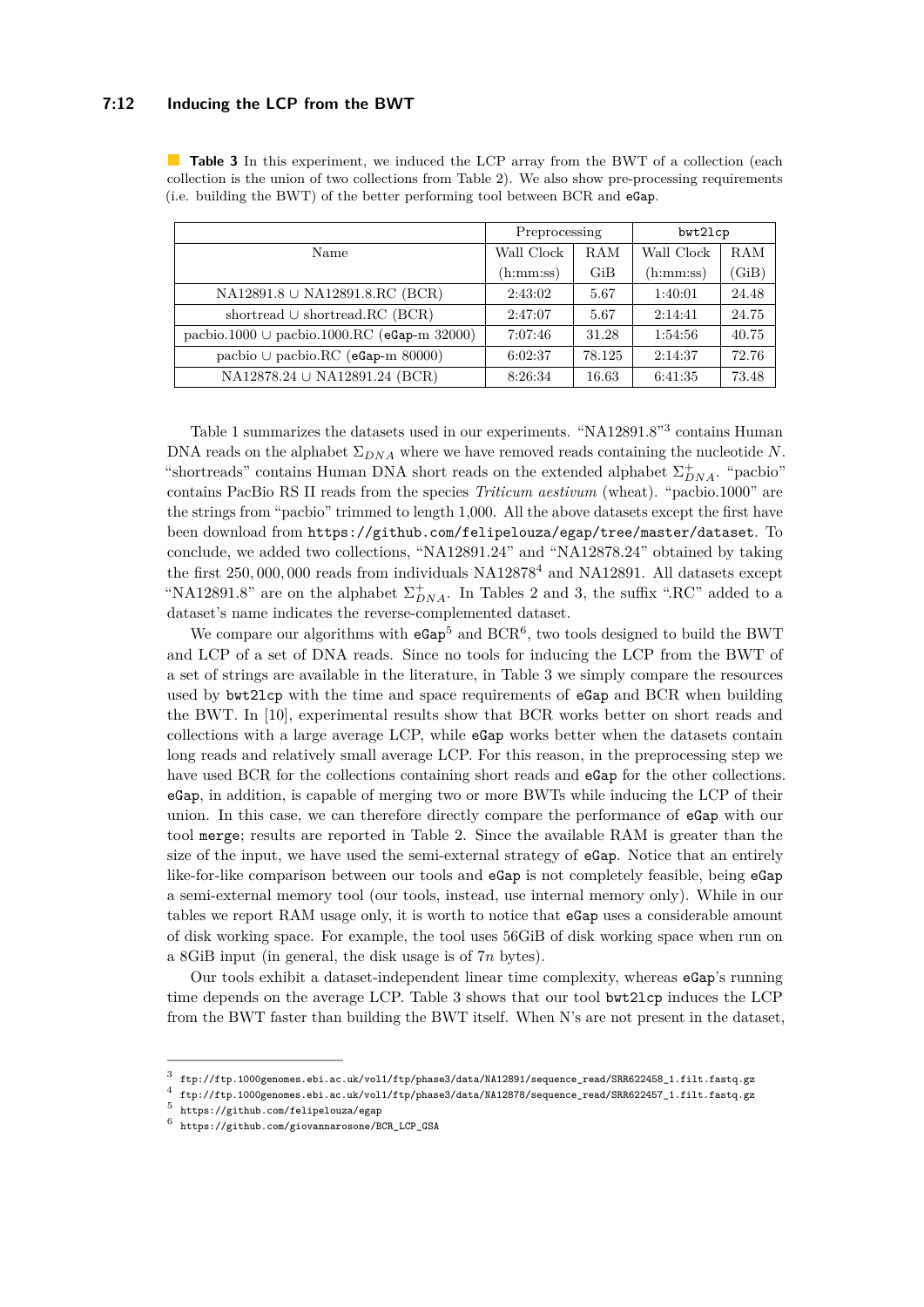bwt2lcp processes data at a rate of 2*.*92 megabases per second and uses 0*.*5 Bytes per base in RAM in addition to the LCP. When N's are present, the throughput decreases to 2*.*12 megabases per second and the tool uses 0*.*55 Bytes per base in addition to the LCP. As shown in Table [2,](#page-10-0) our tool merge is from 1*.*25 to 4*.*5 times faster than eGap on inputs with large average LCP, but 1*.*6 times slower when the average LCP is small (dataset "pacbio"). When N's are not present in the dataset, merge processes data at a rate of 1*.*48 megabases per second and uses 0*.*625 Bytes per base in addition to the LCP. When N's are present, the throughput ranges from 1*.*03 to 1*.*32 megabases per second and the tool uses 0*.*673 Bytes per base in addition to the LCP. When only computing the merged BWT (results not shown here for space reasons), merge uses in total 0*.*625/0*.*673 Bytes per base in RAM (without/with N's) and is about 1*.*2 times faster than the version computing also the LCP.

#### **References**

- <span id="page-12-2"></span>**1** M.J. Bauer, A.J. Cox, and G. Rosone. Lightweight algorithms for constructing and inverting the BWT of string collections. *Theor. Comput. Sci.*, 483(0):134–148, 2013.
- <span id="page-12-11"></span>**2** D. Belazzougui. Linear time construction of compressed text indices in compact space. In *STOC*, pages 148–193. ACM, 2014.
- <span id="page-12-16"></span>**3** D. Belazzougui, F. Cunial, J. Kärkkäinen, and V. Mäkinen. Linear-time string indexing and analysis in small space. *arXiv preprint arXiv:1609.06378*, 2016.
- <span id="page-12-18"></span>**4** D. Belazzougui and G. Navarro. Alphabet-independent compressed text indexing. *TALG*, 10(4):23, 2014.
- <span id="page-12-9"></span>**5** T. Beller, S. Gog, E. Ohlebusch, and T. Schnattinger. Computing the longest common prefix array based on the Burrows–Wheeler transform. *J. Discrete Algorithms*, 18:22–31, 2013.
- <span id="page-12-7"></span>**6** P. Bonizzoni, G. Della Vedova, S. Nicosia, Y. Pirola, M. Previtali, and R. Rizzi. Divide and Conquer Computation of the Multi-string BWT and LCP Array. In *CiE*, LNCS, pages 107–117. Springer, 2018.
- <span id="page-12-0"></span>**7** M. Burrows and D.J. Wheeler. A Block Sorting data Compression Algorithm. Technical report, DEC Systems Research Center, 1994.
- <span id="page-12-15"></span>**8** F. Claude, G. Navarro, and A. Ordónez. The wavelet matrix: An efficient wavelet tree for large alphabets. *Information Systems*, 47:15–32, 2015.
- <span id="page-12-3"></span>**9** A.J. Cox, F. Garofalo, G. Rosone, and M. Sciortino. Lightweight LCP construction for very large collections of strings. *J. Discrete Algorithms*, 37:17–33, 2016.
- <span id="page-12-8"></span>**10** L. Egidi, F.A. Louza, G. Manzini, and G.P. Telles. External memory BWT and LCP computation for sequence collections with applications. *Algorithms Mol. Biol.*, 14(1):6, 2019.
- <span id="page-12-17"></span>**11** L. Egidi and G. Manzini. Lightweight BWT and LCP merging via the Gap algorithm. In *SPIRE*, LNCS, pages 176–190. Springer, 2017.
- <span id="page-12-14"></span>**12** P. Ferragina and G. Manzini. Opportunistic data structures with applications. In *FOCS*, pages 390–398. IEEE, 2000.
- <span id="page-12-5"></span>**13** J. Holt and L. McMillan. Constructing Burrows-Wheeler transforms of large string collections via merging. In *ACM-BCB*, pages 464–471. ACM, 2014.
- <span id="page-12-6"></span>**14** J. Holt and L. McMillan. Merging of multi-string BWTs with applications. *Bioinformatics*, 30(24):3524–3531, 2014.
- <span id="page-12-12"></span>**15** F.A. Louza, G.P. Telles, S. Hoffmann, and C.D.A. Ciferri. Generalized enhanced suffix array construction in external memory. *Algorithms Mol. Biol.*, 12(1):26, 2017.
- <span id="page-12-1"></span>**16** S. Mantaci, A. Restivo, G. Rosone, and M. Sciortino. An extension of the Burrows-Wheeler Transform. *Theor. Comput. Sci.*, 387(3):298–312, 2007.
- <span id="page-12-10"></span>**17** J.I. Munro, G. Navarro, and Y. Nekrich. Space-efficient construction of compressed indexes in deterministic linear time. In *SODA*, pages 408–424. SIAM, 2017.
- <span id="page-12-13"></span>**18** Gonzalo N. Wavelet trees for all. *J. Discrete Algorithms*, 25:2–20, 2014.
- <span id="page-12-4"></span>**19** N. Prezza, N. Pisanti, M. Sciortino, and G. Rosone. Detecting Mutations by eBWT. In *WABI 2018*, volume 113 of *LIPIcs*, pages 3:1–3:15, 2018.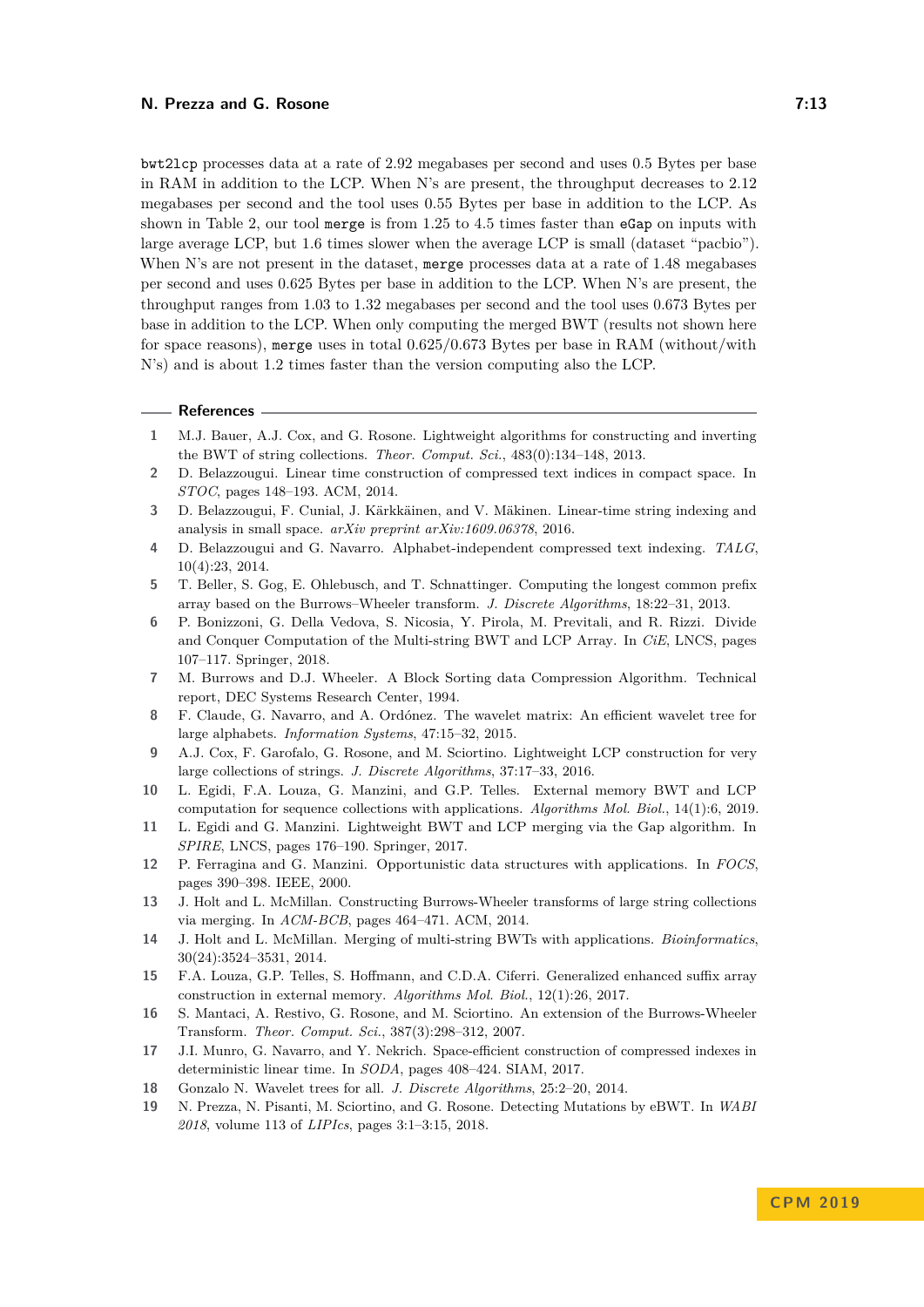#### **7:14 Inducing the LCP from the BWT**

- <span id="page-13-0"></span>**20** N. Prezza, N. Pisanti, M. Sciortino, and G. Rosone. SNPs detection by eBWT positional clustering. *Algorithms Mol. Biol.*, 14(1):3, 2019.
- <span id="page-13-1"></span>**21** F. Shi. Suffix Arrays for Multiple Strings: A Method for On-Line Multiple String Searches. In *ASIAN*, volume 1179 of *LNCS*, pages 11–22. Springer, 1996.

## <span id="page-13-2"></span>**A Notes on Belazzougui's Algorithm**

The enumeration algorithm works by visiting the Weiner link tree of the text. While this guarantees that we will visit all and only the suffix tree's explicit nodes (see [\[2\]](#page-12-11)), there are two main issues that need to be addressed. First, the stack's size may grow in an uncontrolled way. The solution to this problem is simple: once computed repr(cW) for the right-maximal left-extensions *cW* of *W*, we push them on the stack in decreasing order of range length  $range(cW)$  (i.e. the node with the smallest range is pushed last). This guarantees that the stack will always contain at most  $O(\sigma \log n)$  elements [\[2\]](#page-12-11). Since each element takes  $O(\sigma \log n)$ bits to be represented, the stack's size never exceeds  $O(\sigma^2 \log^2 n)$  bits.

The second issue that needs to be addressed is how to efficiently compute  $repr(cW)$ from repr(W) for the characters *c* such that *cW* is right-maximal in *T*. In [\[2,](#page-12-11) [3\]](#page-12-16) this operation is supported efficiently by first enumerating all *distinct* characters in each range  $BWT[\text{first}_W[i].\text{first}_W[i + 1]]$  for  $i = 1, \ldots, k_W$ . Using the notation of [\[2\]](#page-12-11), let us call rangeDistinct(i, j) the operation that returns all distinct characters in  $BWT[i, j]$ . Equivalently, for each  $a \in \text{chars}_{\mathcal{W}}$  we want to list all distinct left-extensions *cWa* of *Wa*. Note that, in this way, we may also visit implicit suffix tree nodes (i.e. some of these left-extensions could be not right-maximal). Stated otherwise, we are traversing all explicit *and* implicit Weiner links. Since the number of such links is linear [\[2,](#page-12-11) [4\]](#page-12-18) (even including implicit Weiner links<sup>[7](#page-13-3)</sup>), globally the number of distinct characters returned by rangeDistinct operations is  $O(n)$ . An implementation of **rangeDistinct** on wavelet trees is discussed in [\[5\]](#page-12-9) with the procedure getIntervals (this procedure actually returns more information: the suffix array range of each  $cWa$ ). This implementation runs in  $O(\log \sigma)$  time per returned character. Globally, we therefore spend  $O(n \log \sigma)$  time using a wavelet tree. We now need to compute repr(cW) for all left-extensions of *W* and keep only the right-maximal ones. Let  $x = \text{repr}(W)$ and  $BWT>Weiner(x)$  be the function that returns the representations of such strings (used in Line [11](#page-5-3) of Algorithm [1\)](#page-5-2). This function can be implemented by observing that

 $range(cWa) = \langle C[c] + BWT.random_c(left(Wa)), C[c] + BWT.random_c(right(Wa) + 1) - 1 \rangle$ 

where  $a = \text{chars}_W[i]$  for  $1 \leq i < |f \text{first}_W|$ , and noting that  $\text{left}(Wa)$  and  $\text{right}(Wa)$  are available in  $\text{repr}(W)$ . Note also that we do not actually need to know the value of characters chars $\mathbb{E}[\text{inj}]$  to compute the ranges of each  $cW \cdot \text{chars}_{\mathbb{E}}[i]$ ; this is the reason why we can omit chars<sub>W</sub> from repr(W). Using a wavelet tree, the above operation takes  $O(\log \sigma)$  time. By the above observations, the number of strings *cW a* such that *W* is right-maximal is bounded by  $O(n)$ . Overall, computing  $\text{repr}(cW) = \langle \text{first}_{cW}, |W| + 1 \rangle$  for all left-extensions *cW* of all right-maximal strings *W* takes therefore  $O(n \log \sigma)$  time. Within the same running time, we can check which of those extensions is right maximal (i.e. those such that  $|first_{cW}| \ge 2$ ), sort them by interval length (we always sort at most  $\sigma$  node representations, therefore also sorting takes globally  $O(n \log \sigma)$  time), and push them on the stack.

<span id="page-13-3"></span><sup>7</sup> To see this, first note that the number of right-extensions *W a* of *W* that have only one left-extension *cW a* is at most equal to the number of right-extensions of *W*; globally, this is at most the number of suffix tree's nodes (linear). Any other right-extension *Wa* that has at least two distinct left-extensions *cW a* and *bW a* is, by definition, left maximal and corresponds therefore to a node in the suffix tree of the reverse of *T*. It follows that all left-extensions of *W a* can be charged to an edge of the suffix tree of the reverse of *T* (again, the number of such edges is linear).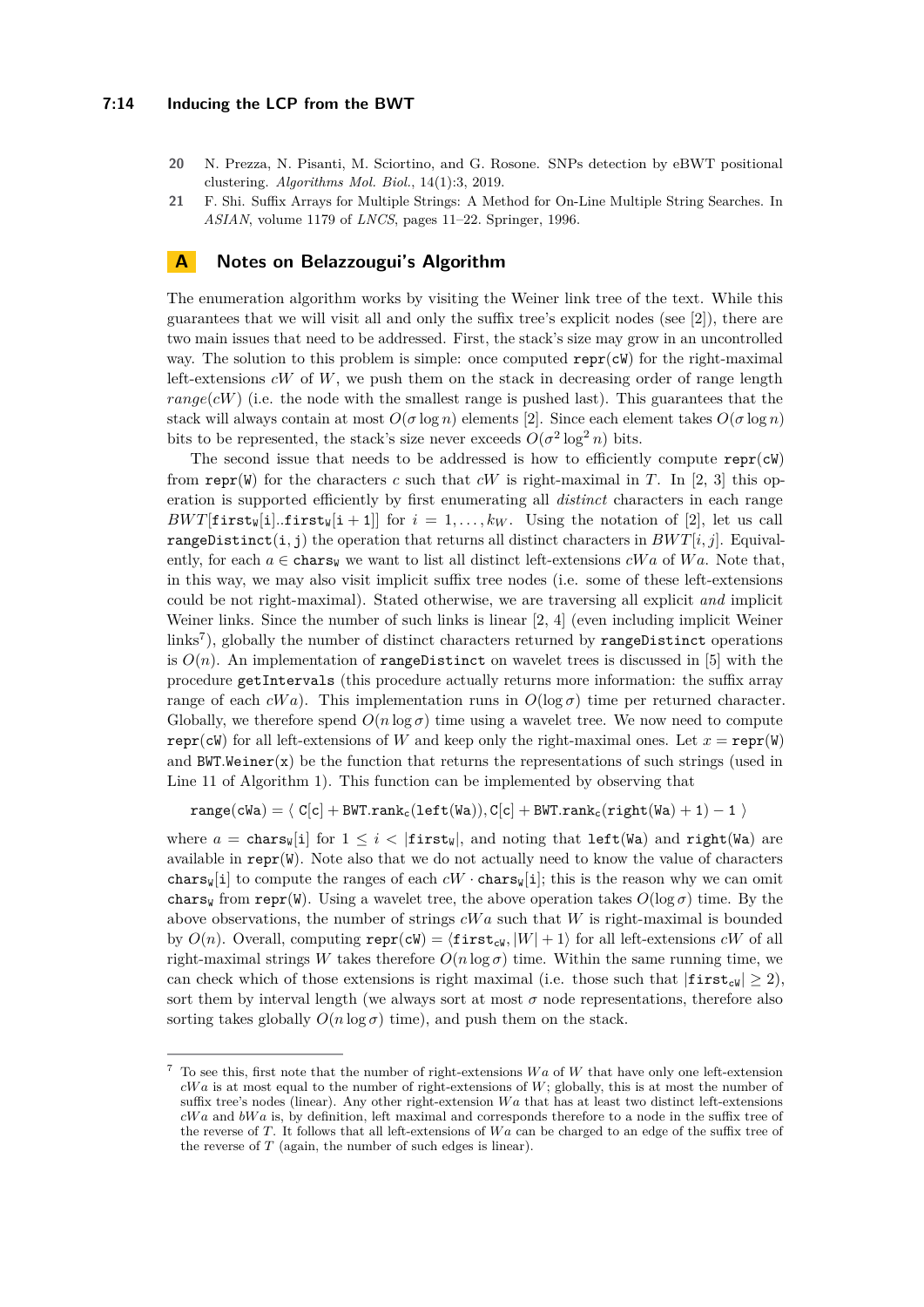<span id="page-14-0"></span>**Time complexity.** It is easy to see that the algorithm inserts in total a linear number of intervals in the queue since an interval  $\langle L_i, R_i, \ell+1 \rangle$  is inserted only if  $LCP[R_i+1] = \bot$ , and successively  $LCP[R_i + 1]$  is set to a value different than  $\perp$ . Clearly, this can happen at most *n* times. In [\[5\]](#page-12-9) the authors moreover show that, even counting the left-extensions of those intervals (that we compute after popping each interval from the queue), the total number of computed intervals stays linear. Overall, the algorithm runs therefore in  $O(n \log \sigma)$  time (as discussed in Section [2,](#page-1-0) getIntervals runs in  $O(\log \sigma)$  time per returned element).

**Queue implementation.** To limit space usage, Beller et al. use the following queue representations. First note that, at each time point, the queue's triples are partitioned in a (possibly empty) sequence with associated LCP value (i.e. the third element in the triples)  $\ell + 1$ , followed by a sequence with associated LCP value  $\ell$ , for some  $\ell$ . We can therefore store the two sequences (with associated LCP value) independently, and there is no need to store the LCP values in the triples themselves (i.e. the queue's elements become just ranges). Note also that we pop elements from the sequence with associated LCP value  $\ell$ , and push elements in the sequence with associated LCP value  $\ell + 1$ . When the former sequence is empty, we create a new sequence with associated LCP value  $\ell + 2$  and start popping from the sequence with associated LCP value  $\ell + 1$  (and so on). Beller et al. represent each of the two sequences separately as follows. While inserting elements in a sequence, as long as the sequence's length does not exceed  $n/\log n$  we represent it as a vector of pairs (of total size at most  $O(n)$  bits). This representation supports push/pop operations in (amortized) constant time. As soon as the sequence's length exceeds  $n/\log n$ , we switch to a representation that uses two packed bitvectors of length *n* storing, respectively, the left- and right-most boundaries of the ranges in the sequence. Note that this representation can be used because the sequence of intervals corresponds to suffix array ranges of strings of some fixed length *`*, therefore there cannot be overlapping intervals. Pushing an interval in this new queue's representation takes constant time. Popping all the *t* intervals from one of the two sequences, on the other hand, can be implemented in  $O(t + n/\log n)$  time by scanning the bitvectors (this requires using simple bitwise operations on words, see [\[5\]](#page-12-9) for all details). Since at most  $O(\log n)$  sequences will exceed size  $n/\log n$ , overall pop operations take amortized constant time.

## <span id="page-14-1"></span>**C Proofs**

<span id="page-14-2"></span>I **Lemma 6.** *Algorithms [1](#page-5-2) and [2](#page-6-0) correctly compute the LCP array of the collection in*  $O(n \log \sigma)$  *time using*  $o(n \log \sigma)$  *bits of working space on top of the input and output.* 

**Proof.**

**Correctness and completeness - Algorithm [1.](#page-5-2)** We start by proving that Beller et al.'s procedure in Line [2](#page-5-1) of Algorithm [1](#page-5-2) (procedure BGOS(BWT,LCP)) fills all the node-type LCP entries correctly. The proof proceeds by induction on the LCP value  $\ell$  and follows the original proof of [\[5\]](#page-12-9). At the beginning, we insert in the queue all *c*-intervals, for  $c \in \Sigma$ . For each such interval  $\langle L, R \rangle$  we set  $LCP[R + 1] = \ell = 0$ . It is easy to see that after this step all and only the node-type LCP values equal to 0 are correctly set. Assume, by induction, that all node-type LCP values less than or equal to  $\ell$  have been correctly set, and we are about to extract from the queue the first triple  $\langle L, R, \ell + 1 \rangle$  having length  $\ell + 1$ . For each extracted triple with length  $\ell + 1$  associated to a string *W*, consider the triple  $\langle L', R', \ell + 2 \rangle$  associated to one of its left-extensions *cW*. If  $LCP[R'+1] \neq \bot$ , then we have nothing to do. However, if  $LCP[R'+1] = \perp$ , then it must be the cases that (i)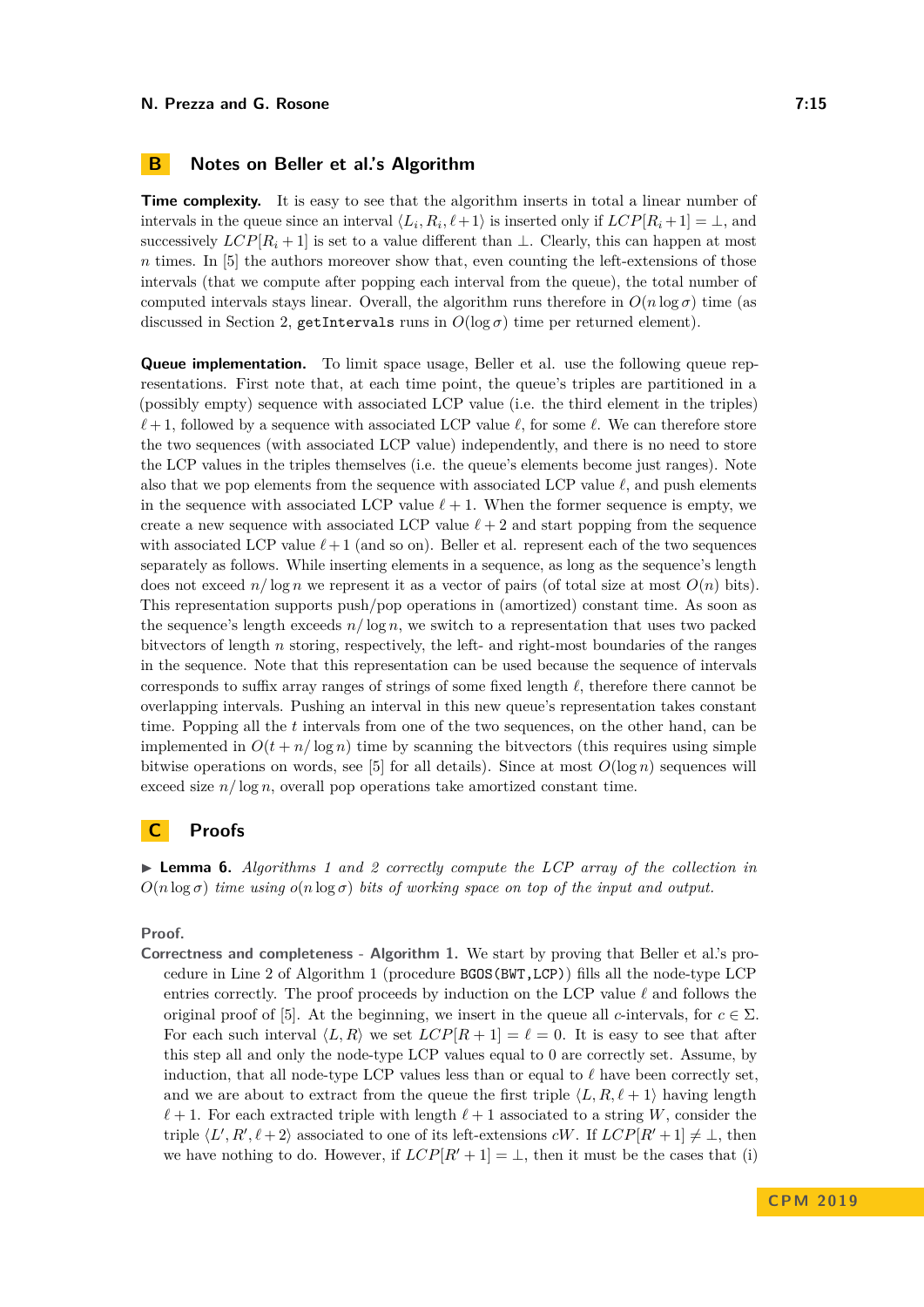#### **7:16 Inducing the LCP from the BWT**

the value to write in this cell satisfies  $LCP[R'+1] \geq \ell + 1$ , since by induction we have already filled all node-type LCP values smaller than or equal to  $\ell$ , and (ii)  $LCP[R+1]$  is of node-type, since otherwise the BWT interval of *cW* would also include position  $R' + 1$ . On the other hand, it cannot be the case that  $LCP[R' + 1] > \ell + 1$  since otherwise the *cW*-interval would include position  $R' + 1$ . We therefore conclude that  $LCP[R'+1] = \ell+1$ must hold.

The above argument settles correctness; to prove completeness, assume that, at some point,  $LCP[i] = \perp$  and the correct value to be written in this cell is  $\ell + 1$ . We want to show that we will pull a triple  $\langle L, R, \ell + 1 \rangle$  from the queue corresponding to a string *W* (note that  $\ell + 1 = |W|$  and, moreover, *W* could end with  $\#$ ) such that one of the left-extensions aW of W satisfies  $\text{range}(\text{aW}) = \langle L', i-1 \rangle$ , for some L'. This will show that, at some point, we will set  $LCP[i] \leftarrow \ell + 1$ . We proceed by induction on |*W*|. Note that we separately set all LCP values equal to 0. The base case  $|W| = 1$  is easy: by the way we initialized the queue,  $\langle \text{range}(c), 1 \rangle$ , for all  $c \in \Sigma$ , are the first triples we pop. Since we left-extend these ranges with all alphabet's characters except  $\#$ , it is easy to see that all LCP values equal to 1 are set. From now on we can therefore assume that we are setting LCP-values equal to  $\ell + 1 > 1$ , i.e.  $W = b \cdot V$ , for  $b \in \Sigma - \{\#\}$  and  $V \in \Sigma^+$ . Let  $abV$  be the length- $(\ell + 2)$  left-extension of  $W = bV$  such that right(abV) + 1 = *i*. Since, by our initial hypothesis,  $LCP[i] = \ell + 1$ , the collection contains also a suffix  $aU$ lexicographically larger than  $abV$  and such that  $LCP(aU, abV) = \ell + 1$ . But then, it must be the case that  $LCP(\text{right}(bV) + 1) = \ell$  (it cannot be smaller by the existence of *U* and it cannot be larger since  $|bV| = \ell + 1$ . By inductive hypothesis, this value was set after popping a triple  $\langle L'', R'', \ell \rangle$  corresponding to string *V*, left-extending *V* with *b*, and pushing  $\langle \text{range}(bV), \ell + 1 \rangle$  in the queue. This completes the completeness proof since we showed that  $\langle \text{range}(bV), \ell + 1 \rangle$  is in the queue, so sooner or later we will pop it, extend it with *a*, and set  $LCP[right(abV) + 1] = LCP[i] \leftarrow \ell + 1$ .

If the queue uses too much space, then Algorithm [1](#page-5-2) switches to a stack and Lines [4-](#page-5-4) [14](#page-5-5) are executed instead of Line [2.](#page-5-1) Note that this pseudocode fragment corresponds to Belazzougui's enumeration algorithm, except that now we also set LCP values in Line [10.](#page-5-6) By the enumeration procedure's correctness, we have that, in Line [10,](#page-5-6)  $\langle$ **first<sub>W</sub>**[1], **first<sub>W</sub>**[t + 1]) is the SA-range of a right-maximal string *W* with  $\ell = |W|$ , and **first**<sub>W</sub>[i] is the first position of the SA-range of  $W c_i$ , with  $i = 1, \ldots, t$ , where  $c_1, \ldots, c_2$ are all the (sorted) right-extensions of *W*. Then, clearly each LCP value in Line [10](#page-5-6) is of node-type and has value  $\ell$ , since it is the LCP between two strings prefixed by *W* · chars<sub>W</sub>[i – 1] and *W* · chars<sub>W</sub>[i]. Similarly, completeness of the procedure follows from the completeness of the enumeration algorithm. Let *LCP*[*i*] be of node-type. Consider the prefix *Wb* of length  $LCP[i] + 1$  of the *i*-th suffix in the lexicographic ordering of all strings' suffixes. Since  $LCP[i] = |W|$ , the  $(i-1)$ -th suffix is of the form  $Wa$ , with  $b \neq a$ , and *W* is right-maximal. But then, at some point our enumeration algorithm will visit the representation of W, with  $|W| = \ell$ . Since *i* is the first position of the range of *Wb*, we have that  $i = \text{first}_{\text{W}}[j]$  for some  $j \geq 2$ , and Line [10](#page-5-6) correctly sets  $LCP$ [first<sub>W</sub>[i]] =  $LCP[i] \leftarrow \ell = |W|$ .

**Correctness and completeness - Algorithm [2.](#page-6-0)** Proving correctness and completeness of this procedure is much easier. It is sufficient to note that the while loop iterates over all ranges  $\langle L, R \rangle$  of strings ending with  $\#$  and not containing  $\#$  anywhere else (note that we start from the range of  $\#$  and we proceed by recursively left-extending this range with symbols different than  $\#$ ). Then, for each such range we set  $LCP[L + 1, R]$  to  $\ell$ , the string depth of the corresponding string (excluding the final character  $#$ ). It is easy to see that each leaf-type LCP value is correctly set in this way.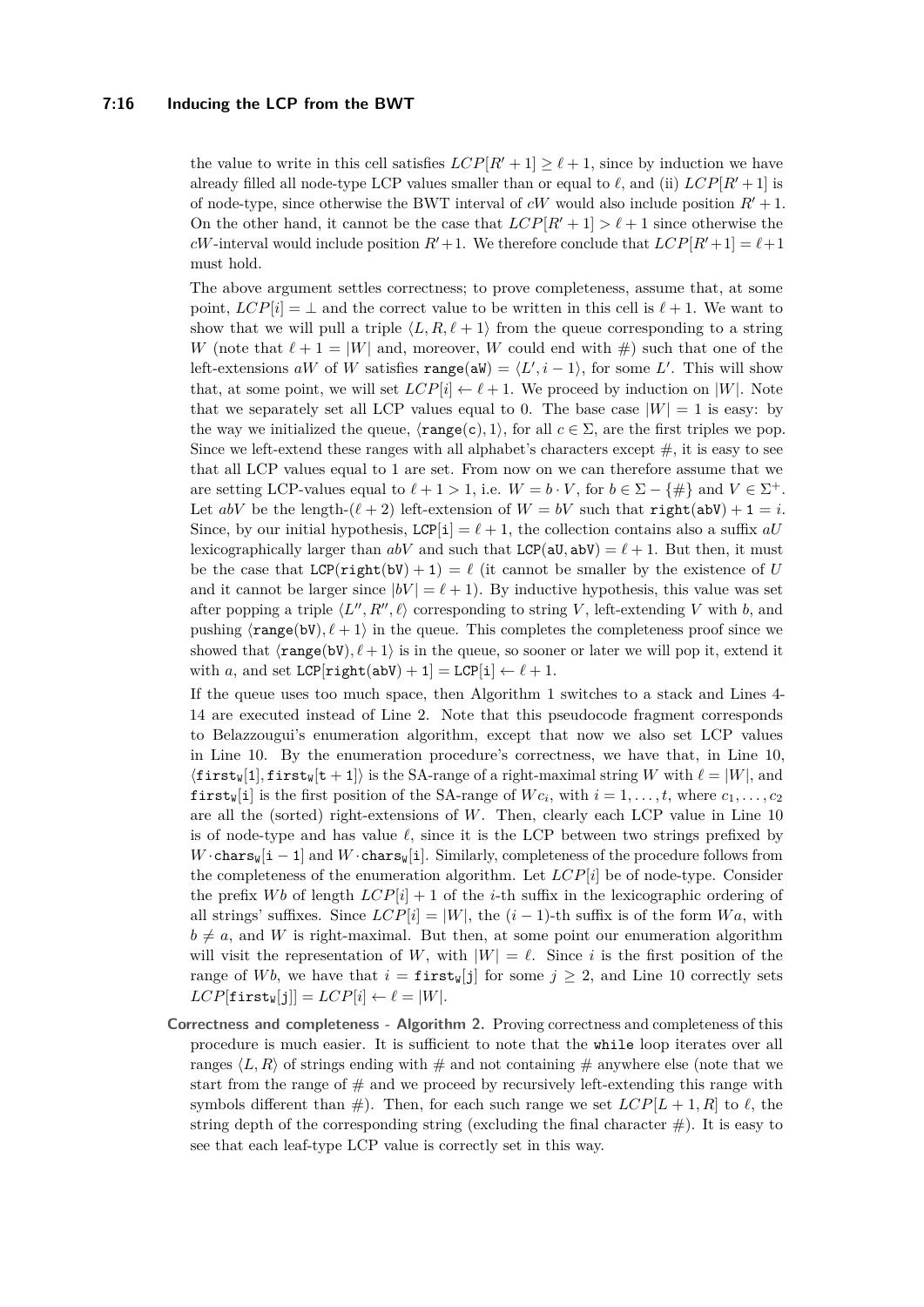- **Complexity Algorithm [1.](#page-5-2)** If  $\sigma > \sqrt{n}/\log^2 n$ , then we run Beller et al's algorithm, which terminates in  $O(n \log \sigma)$  time and uses  $O(n) = o(n \log \sigma)$  bits of additional working space. Otherwise, we perform a linear number of operations on the stack since, as observed in Section [4,](#page-3-0) the number of Weiner links is linear. By the same analysis of Section [4,](#page-3-0) the operation in Line [11](#page-5-3) takes  $O(k \log \sigma)$  amortized time on wavelet trees, and sorting in Line [12](#page-5-7) (using any comparison-sorting algorithm sorting *m* integers in  $O(m \log m)$  time) takes  $O(k \log \sigma)$  time. Note that in this sorting step we can afford storing in temporary space nodes  $x_1, \ldots, x_k$  since this takes additional space  $O(k\sigma \log n) = O(\sigma^2 \log n)$  $O(n/\log^3 n) = o(n)$  bits. All these operations sum up to  $O(n \log \sigma)$  time. Since the stack always takes at most  $O(\sigma^2 \log^2 n)$  bits and  $\sigma \leq \sqrt{n}/\log^2 n$ , the stack's size never exceeds  $O(n/\log^2 n) = o(n)$  bits.
- **Complexity Algorithm [2.](#page-6-0)** Note that, in the while loop, we start from the interval of  $\#$  and recursively left-extend with characters different than  $\#$  until this is possible. It follows that we visit the intervals of all strings of the form  $W#$  such that  $#$  does not appear inside *W*. Since these intervals form a cover of  $[1, n]$ , their number (and therefore the number of iterations in the while loop) is also bounded by *n*. This is also the maximum number of operations performed on the queue/stack. Using Beller et al.'s implementation for the queue and a simple vector for the stack, each operation takes constant amortized time. Operating on the stack/queue takes therefore overall  $O(n)$  time. For each interval  $\langle L, R \rangle$  popped from the queue/stack, in Line [9](#page-6-3) we set  $R - L - 2$  LCP values. As observed above, these intervals form a cover of  $[1, n]$  and therefore Line [9](#page-6-3) is executed no more than *n* times. Line [13](#page-6-1) takes time  $O(k \log σ)$ . Finally, in Line [14](#page-6-4) we sort at most *σ* intervals. Using any fast comparison-based sorting algorithm, this costs overall at most  $O(n \log \sigma)$ time.

As far as the space usage of Algorithm [2](#page-6-0) is concerned, note that we always push just pairs interval/length  $(O(\log n))$  bits) in the queue/stack. If  $\sigma > n/\log^3 n$ , we use Beller et al.'s queue, taking at most  $O(n) = o(n \log \sigma)$  bits of space. Otherwise, the stack's size never exceeds  $O(\sigma \cdot \log n)$  elements, with each element taking  $O(\log n)$  bits. This amounts to  $O(\sigma \cdot \log^2 n) = O(n/\log n) = o(n)$  bits of space usage. Moreover, in Lines [13-](#page-6-1)[14](#page-6-4) it holds  $\sigma \leq n/\log^3 n$  so we can afford storing temporarily all intervals returned by getIntervals in  $O(k \log n) = O(\sigma \log n) = O(n/\log^2 n) = o(n)$  bits.

# <span id="page-16-0"></span>**D Enumerating Suffix Tree Intervals in Succinct Space**

We note that Algorithm [1](#page-5-2) can be used to enumerate suffix tree intervals using just  $o(n \log \sigma)$ space on top of the input BWT of a single text, when this is represented with a wavelet tree. This is true by definition in Belazzougui's procedure (Lines [4-](#page-5-4)[14\)](#page-5-5), but a closer look reveals that also Beller et al's procedure (Line [2\)](#page-5-1) enumerates suffix tree intervals. At each step, we pop from the queue an element  $\langle\langle L, R\rangle, |W|\rangle$  with  $\langle L, R\rangle = \text{range}(W)$  for some string *W*, left-extend the range with all  $a \in BWT.random(L,R)$ , obtaining the ranges range(aW) =  $\langle L_a, R_a \rangle$  and, only if  $LCP[R_a + 1] = \bot$ , set  $LCP[R_a + 1] \leftarrow |W|$  and push  $\langle \langle L_a, R_a \rangle, |W| + 1 \rangle$  on the stack. But then, since  $LCP[R_a + 1] = |W|$  we have that the  $R_a$ -th and  $(R_a + 1)$ -th smallest suffixes start, respectively, with *aUc* and *aUd* for some  $c < d \in \Sigma$ , where  $W = U_c$ . This implies that *aU* is right-maximal, and the corresponding suffix tree node has at least two children labeled *c* and *d*; in particular,  $\langle L_a, R_a \rangle$  is the range of  $aW = aUc$ , that is, one of these two children. Since we assume that we are working with a single text,  $\langle L_a, R_a \rangle$  is the range of a suffix tree node if and only if  $R_a > L_a$ : in this case, we return this range. Completeness of the visit (i.e. we return all suffix tree nodes' intervals)